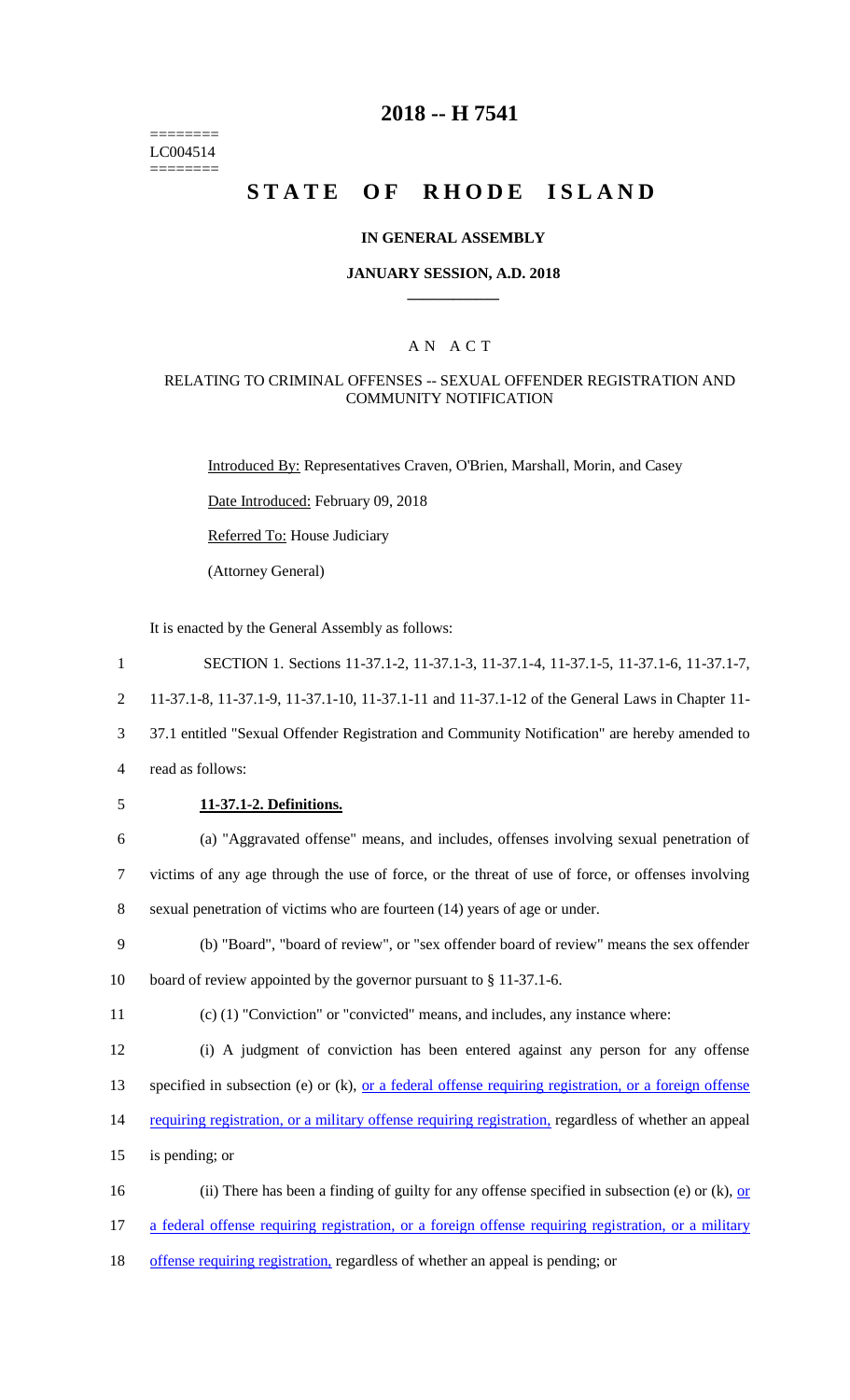(iii) There has been a plea of guilty or nolo contendere for any offense specified in subsection (e) or (k), or a federal offense requiring registration, or a foreign offense requiring registration, or a military offense requiring registration, regardless of whether an appeal is pending; or

 (iv) There has been an admission of sufficient facts or a finding of delinquency for any offense specified in subsection (e) or (k), or a federal offense requiring registration, or a foreign offense requiring registration, or a military offense requiring registration, regardless of whether or not an appeal is pending.

 (2) Provided, in the event that a conviction, as defined in this subsection, has been overturned, reversed, or otherwise vacated, the person who was the subject of the conviction shall no longer be required to register as required by this chapter and any records of a registration shall be destroyed. Provided, further, that nothing in this section shall be construed to eliminate a registration requirement of a person who is again convicted of an offense for which registration is required by this chapter.

(d) [Deleted by P.L. 2003, ch. 162, § 1 and by P.L. 2003, ch. 170, § 1].

 (e) "Criminal offense against a victim who is a minor" means, and includes, any of the following offenses or any offense in another jurisdiction that is substantially the equivalent of the 18 following or for which the person is or would be required to register under 42 U.S.C. § 14071 or

19 18 U.S.C. § 4042(e) 34 U.S.C. § 20911:

 (1) Kidnapping or false imprisonment of a minor, in violation of §§ 11-26-1.4, 11-26-1 or 11-26-2, where the victim of the offense is sixteen (16) years of age or older and under the age of eighteen (18) years;

- (2) Enticement of a child in violation of § 11-26-1.5 with the intent to violate §§ 11-37-6,
- 11-37-8, 11-37-8.1, 11-37-8.3;
- (3) Any violation of §§ 11-37-6, 11-37-8, 11-37-8.1, or 11-37-8.3;
- (4) Any violation of § 11-1-10, where the underlying offense is a violation of chapter 34
- of this title and the victim, or person solicited to commit the offense, is under the age of eighteen (18) years;
- (5) Any violation of § 11-9-1(b) or (c);
- (6) Any violation of § 11-9-1.3;
- (7) Any violation of § 11-9-1.5;
- (8) Any violation of § 11-37.1-10;
- (9) Any violation of § 11-37-8.8;
- (10) Any violation of § 11-64-2, where the victim is under the age of eighteen (18) years;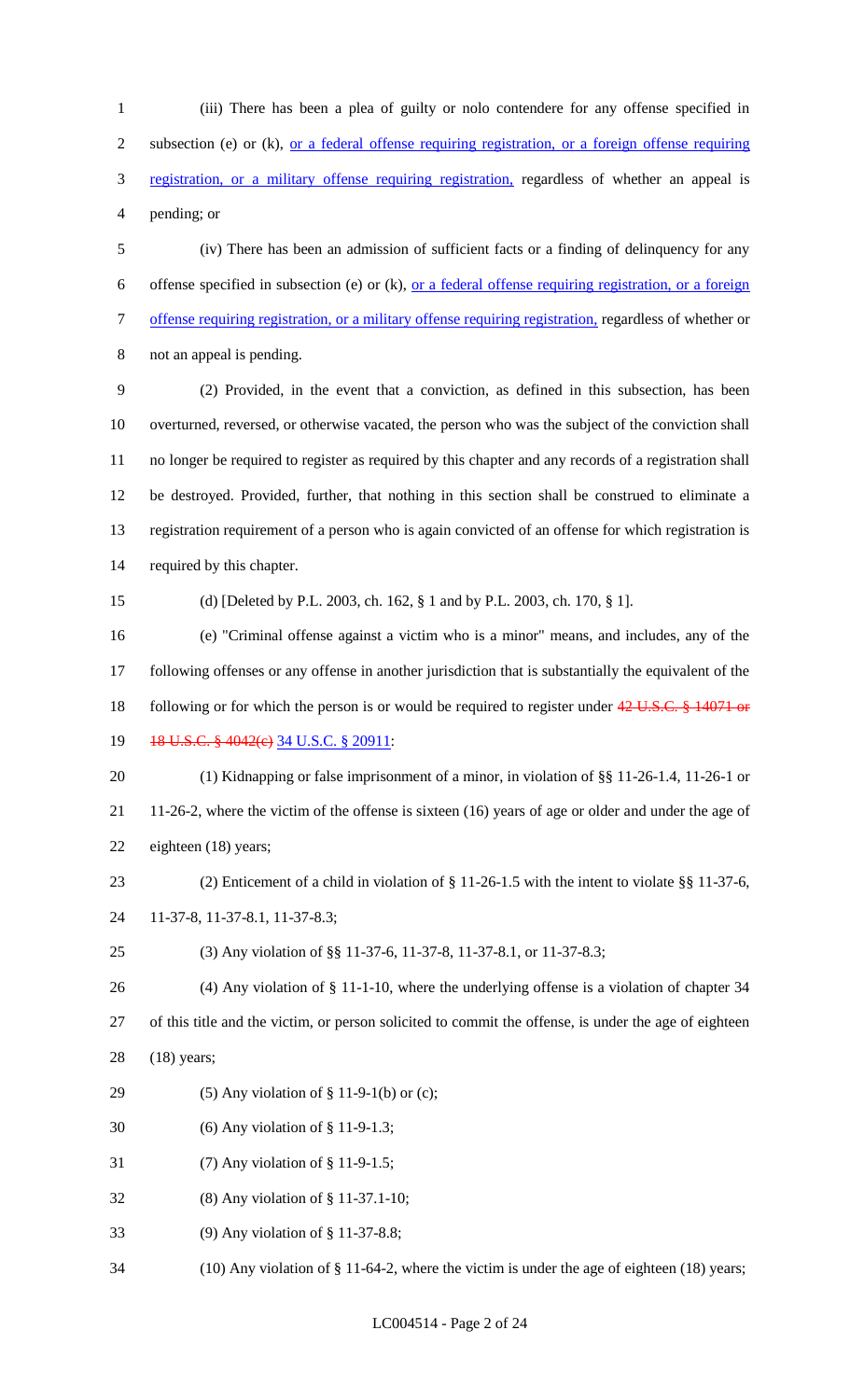(11) Murder in violation of § 11-23-1, where the murder was committed in the perpetration of, or attempted perpetration of, kidnapping and where the victim of the offense is under eighteen (18) years of age; or (12) Any violation of §§ 11-67-6, 11-67.1-3(b), 11-67.1-4(b), 11-67.1-5(c), 11-67.1-6(b), or 11-67.1-7(b). (13) Any conviction for an attempt or conspiracy to commit an offense enumerated in this subsection. (f) "Designated state law enforcement agency" means the attorney general, or his or her designee. (g) "Employed, carries on a vocation" means and includes the definition of "employed, 11 carries on a vocation" under 42 U.S.C. § 14071 34 U.S.C. § 20911. (h) "Institutions of higher education" means any university, two- or four-year (2 or 4) college or community college. (i) "Mental abnormality" means a congenital or acquired condition of a person that affects the emotional or volitional capacity of the person in a manner that predisposes that person to the commission of criminal sexual acts to a degree that makes the person a menace to the health and safety of other persons. (j) "Predator" means a person whose act(s) is (are) or was (were) directed at a stranger, or at a person with whom a relationship has been established or promoted for the primary purpose of

victimization.

 (k) "Sexually violent offense" means, and includes, any violation of §§ 11-37-2, 11-37-4, 11-37-6, 11-37-8, 11-37-8.1, 11-37-8.3, 11-67-2 (where the victim was subject to commercial sexual activity), 11-67-3(a), 11-67-3(b) (where the victim was subject to commercial sexual activity), 11-67.1-3(c) (where the victim was subject to sexual servitude), 11-67.1-5(d), 11-67.1- 25 6(c); or 11-5-1, where the specified felony is sexual assault; or  $\S$  11-23-1, where the murder was committed in the perpetration of, or attempted perpetration of, rape or any degree of sexual assault or child molestation; or any offense in another jurisdiction that is substantially the equivalent of any offense listed in this subsection or for which the person is or would be required 29 to register under 42 U.S.C. § 14071 34 U.S.C. § 20911, or 18 U.S.C. § 4042(e) or any conviction for an attempt or conspiracy to commit an offense enumerated in this subsection.

 (l) "Sexually violent predator" means a person who has been convicted of a sexually violent offense and who has a mental abnormality or personality disorder that makes the person likely to engage in predatory sexually violent offenses.

34 (m) "Student" means, and includes, the definition of "student" under 42 U.S.C. § 14071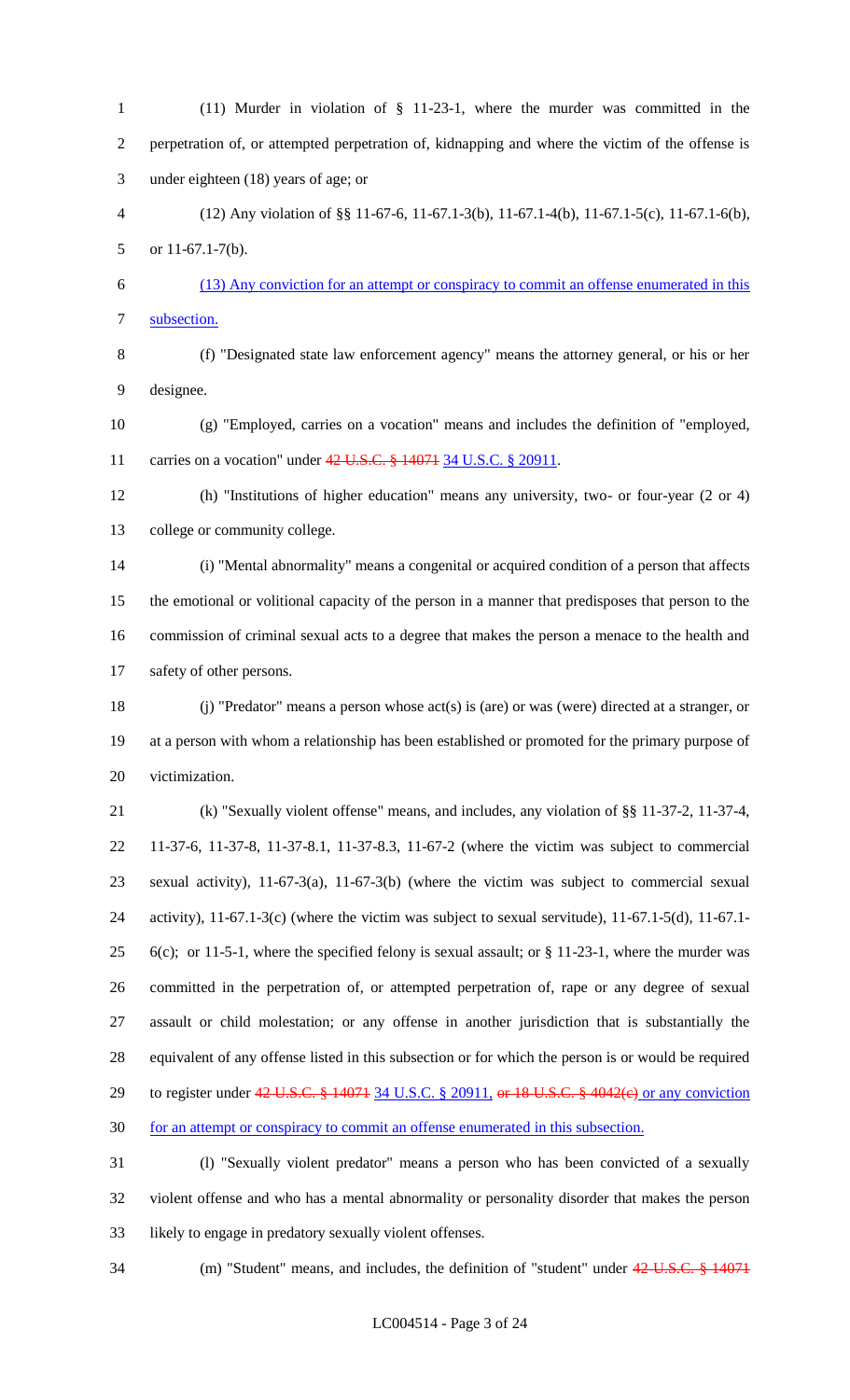# 1 34 U.S.C. § 20911.

| $\overline{2}$ | (n) "Parole board" means the parole board or its designee.                                       |
|----------------|--------------------------------------------------------------------------------------------------|
| 3              | (o) "Day care establishment" means an establishment licensed by the state of Rhode               |
| $\overline{4}$ | Island or its agents, to provide day care services for children.                                 |
| $\mathfrak{S}$ | (p) "Federal offenses requiring registration" means, and includes, any conviction for the        |
| 6              | following offenses, any other offense hereafter included in 34 U.S.C. § 20911, or any conviction |
| 7              | for an attempt or conspiracy to commit an offense enumerated in this subsection:                 |
| 8              | (1) 18 U.S.C. § 1591 (sex trafficking by force, fraud, or coercion);                             |
| 9              | $(2)$ 18 U.S.C. § 1801 (video voyeurism of a minor);                                             |
| 10             | $(3)$ 18 U.S.C. § 2241(aggravated sexual abuse);                                                 |
| 11             | (4) 18 U.S.C. § 2242 (sexual abuse);                                                             |
| 12             | $(5)$ 18 U.S.C. § 2243 (sexual abuse of a minor or ward);                                        |
| 13             | $(6)$ 18 U.S.C. § 2244 (abusive sexual contact);                                                 |
| 14             | $(7)$ 18 U.S.C. § 2245 (offenses resulting in death);                                            |
| 15             | (8) 18 U.S.C. § 2251 (sexual exploitation of children);                                          |
| 16             | $(9)$ 18 U.S.C. § 2251A (selling or buying of children);                                         |
| 17             | (10) 18 U.S.C. § 2252 (material involving the sexual exploitation of a minor);                   |
| 18             | (11) 18 U.S.C. § 2252A (material containing child pornography);                                  |
| 19             | (12) 18 U.S.C. § 2252B (misleading domain names on the internet);                                |
| 20             | (13) 18 U.S.C. § 2252C (misleading words or digital images on the internet);                     |
| 21             | $(14)$ 18 U.S.C. § 2260 (production of sexually explicit depictions of a minor for import        |
| 22             | into the United States);                                                                         |
| 23             | (15) 18 U.S.C. § 2421 (transportation of a minor for illegal sexual activity);                   |
| 24             | (16) 18 U.S.C. § 2422 (coercion and enticement of a minor for illegal sexual activity);          |
| 25             | $(17)$ 18 U.S.C. § 2423 (transportation of minors for illegal sexual activity, travel with the   |
| 26             | intent to engage in illicit sexual conduct with a minor, engaging in illicit sexual conduct in   |
| 27             | foreign places);                                                                                 |
| 28             | $(18)$ 18 U.S.C. § 2424 (failure to file factual statement about an alien individual); or        |
| 29             | (19) 18 U.S.C. § 2425 (transmitting information about a minor to further criminal sexual         |
| 30             | conduct).                                                                                        |
| 31             | (q) "Foreign offenses requiring registration" means, and includes, any conviction for a          |
| 32             | sex offense involving any conduct listed in this chapter that was obtained under the laws of     |
| 33             | Canada, the United Kingdom, Australia, New Zealand, or under the laws of any foreign country     |
| 34             | when the United States State Department in its country reports on human rights practices has     |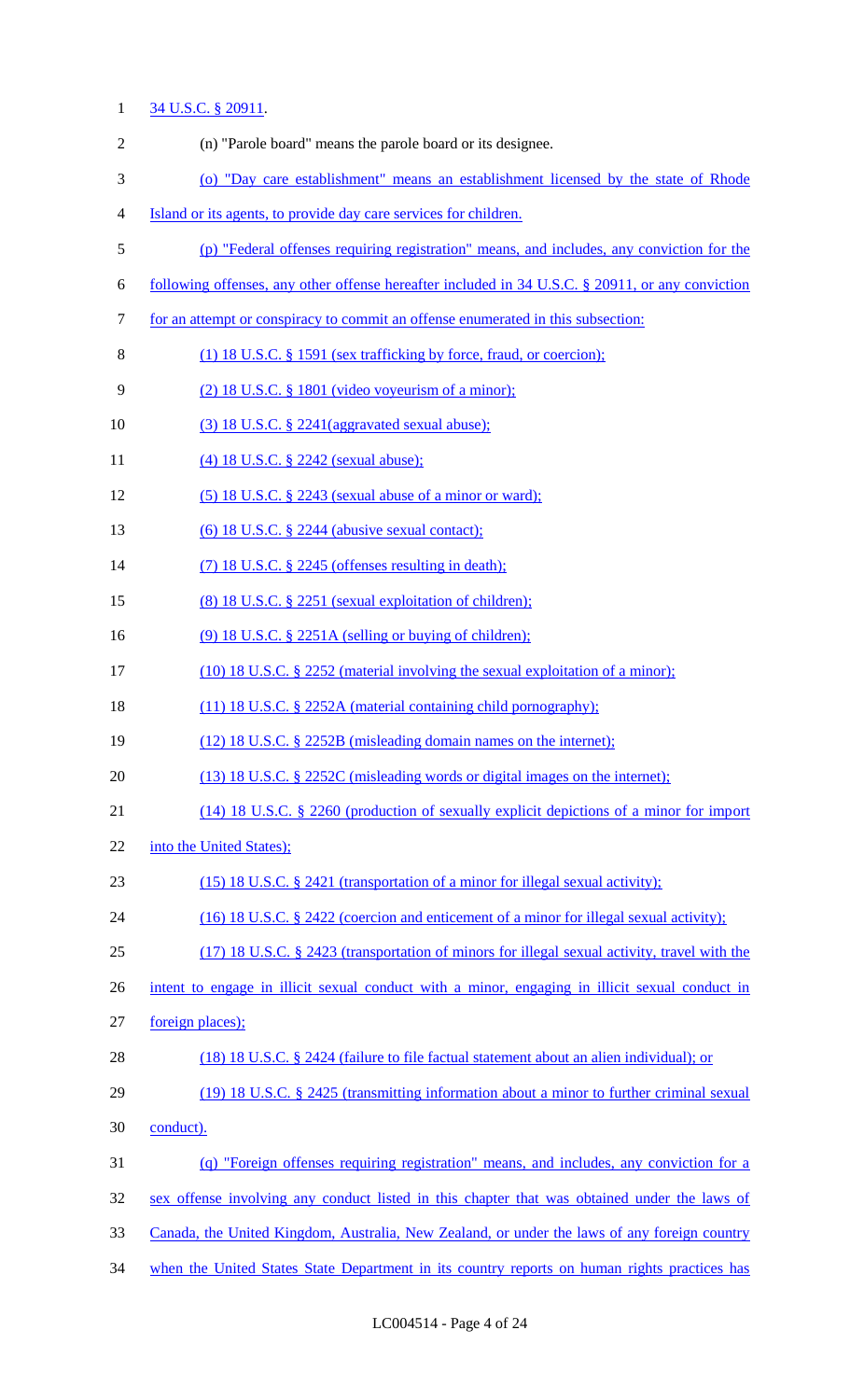1 concluded that an independent judiciary generally or vigorously enforced the right to a fair trial in

2 that country during the year in which the conviction occurred, or any conviction for an attempt or

- 3 conspiracy to commit an offense enumerated in this subsection.
- 4 (r) "Habitually lives or sleeps" means living in a place with some regularity, and with 5 reference to where the sex offender actually lives, which could be some place other than a 6 mailing address or primary address but would entail a place where the sex offender lives on an 7 intermittent basis.
- 8 (s) "Jurisdiction" means any of the fifty (50) states, the District of Columbia, the 9 Commonwealth of Puerto Rico, Guam, American Samoa, the Commonwealth of the Northern 10 Mariana Islands, the United States Virgin Islands, and any Indian tribe.
- 11 (t) "Military offense requiring registration" means, and includes, any conviction for any 12 military offense specified by the Secretary of Defense under section  $115(a)(8)(C)(i)$  of Pub. L. 13 105-119, codified at 10 U.S.C. § 951 note, or any conviction for an attempt or conspiracy to 14 commit an offense enumerated in this subsection. 15 (u) "Public or private educational institutions" means early childhood facilities (nursery
- 16 school, pre-kindergarten and kindergarten), elementary, middle, secondary and post secondary
- 17 educational institutions authorized or licensed by the state of Rhode Island.
- 

## 18 **11-37.1-3. Registration required -- Persons covered.**

 (a) Any person who, in this or any other jurisdiction: (1) has been convicted of a criminal offense against a victim who is a minor, (2) has been convicted of a sexually violent offense, (3) has been determined to be a sexually violent predator, (4) has committed an aggravated offense as 22 defined in § 11-37.1-2,  $\Theta$  (5) is a recidivist, as defined in § 11-37.1-4, (6) has been convicted of a federal offense requiring registration, (7) has been convicted of a foreign offense requiring 24 registration, or (8) has been convicted of a military offense requiring registration shall be required to register his or her current address with the local law enforcement agency having jurisdiction over the city or town in which the person having the duty to register resides for the time period specified in § 11-37.1-4.

 (b) Any person who is: (1) a nonresident worker who has committed an offense that is 29 subject to registration in the state jurisdiction of his or her residence and who is employed or carrying on a vocation in Rhode Island as defined in § 11-37.1-2(g), or (2) a nonresident student as defined by § 11-37.1-2(m) who has committed an offense that is subject to registration in the 32 state jurisdiction of his or her residence and who is attending an educational institution in Rhode Island, shall be required to register his or her current address and the address of his or her place of employment or school attended with the local law enforcement agency having jurisdiction over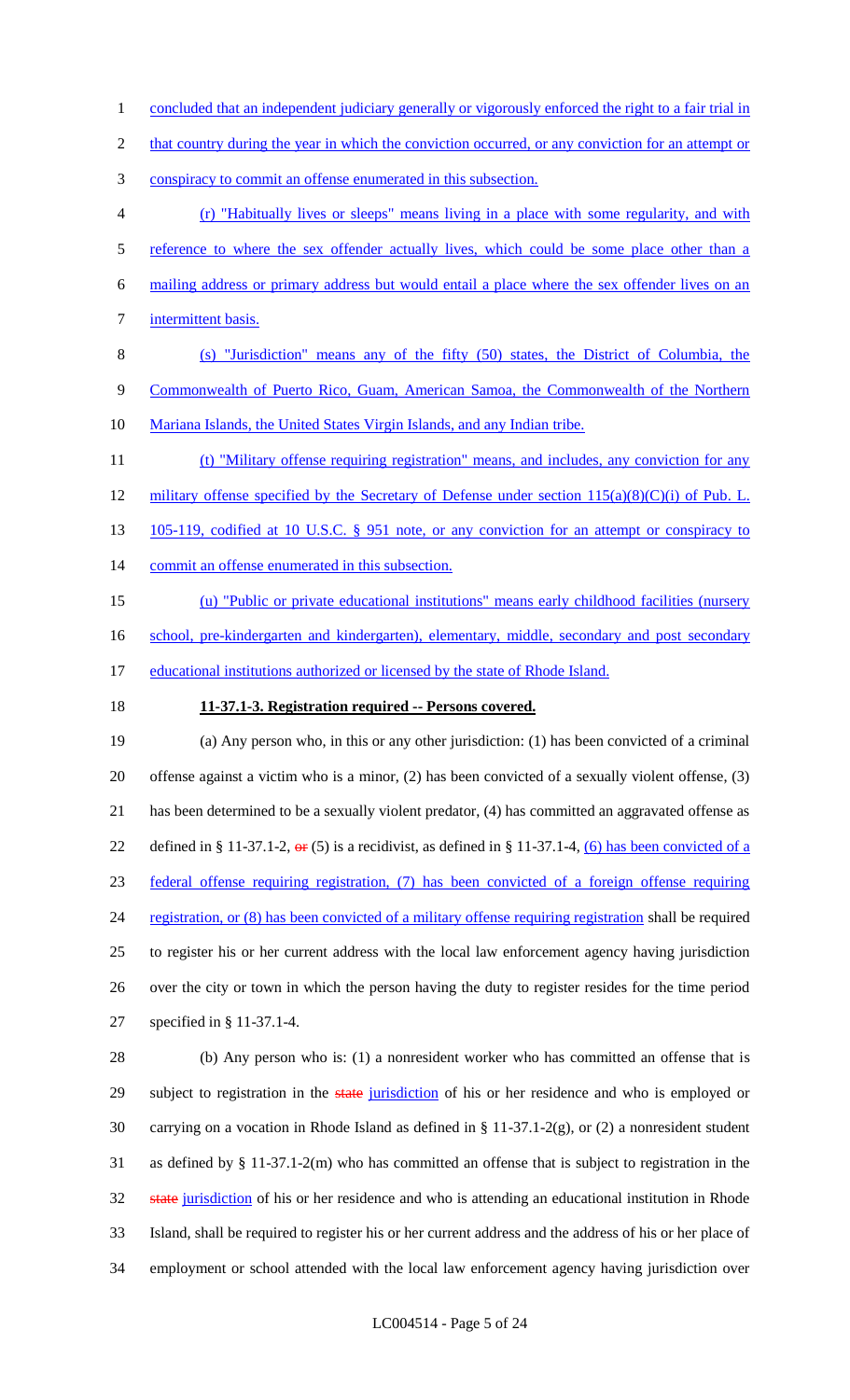1 the city or town in which the nonresident worker or student is employed or attending school.

 (c) Any person having a duty to register as a sex offender in subsection (a) of this section who is enrolled at, employed at or carrying on a vocation at an institution of higher education shall have an additional duty to register the information described in subsection (a) of this section with the local law enforcement agency in the city or town where the primary campus of the institution of higher education at which the person is enrolled, employed or carrying on a vocation who is located for the period of time they are enrolled at, employed at or carrying on a vocation at the institution of higher education.

 (d) If a person is registered as a sex offender in another state jurisdiction for an offense which, if committed within the jurisdiction of this state, would require the person to register as a sex offender, then that person, upon moving to or returning to this state, shall register as a sex offender in the same manner as if the offense were committed within Rhode Island.

### **11-37.1-4. Duration of registration -- Frequency of registration.**

 (a) Annual registration. Any person required to register under § 11-37.1-3(a)(1) or (2) shall annually register with the local law enforcement agency having jurisdiction over the city or town in which the person having the duty to register resides for a period of ten (10) years from the expiration of sentence for the offense and shall verify his or her address with the agency on a quarterly basis for the first two (2) years of the period unless the person has been determined to be a sexually violent predator in accordance with § 11-37.1-6 or unless the person is required to register for the life of that person in accordance with the provisions of subsection (c) of this section.

 (b) Sexually violent predators. Any person who has been determined to be a sexually violent predator in accordance with the provisions of § 11-37.1-6 shall be required to annually register in person with the local law enforcement agency having jurisdiction over the city or town in which the person having the duty to register resides for the life of that person and to verify his or her address on a quarterly basis for the life of that person.

 (c) Recidivists and aggravated crime offenders. Any person required to register under § 11-37.1-3 and who has one or more prior convictions for any offense described in § 11-37.1-2 or has been convicted of an aggravated offense as defined in § 11-37.1-2 shall annually register in person with the local law enforcement agency having jurisdiction over the city or town in which the person having the duty to register resides for the life of that person and to verify his or her address on a quarterly basis for the life of that person.

 (d) Nonresident workers and students. Any nonresident person required to register pursuant to § 11-37.1-3(b)(1) or (2) shall annually register in person with the local law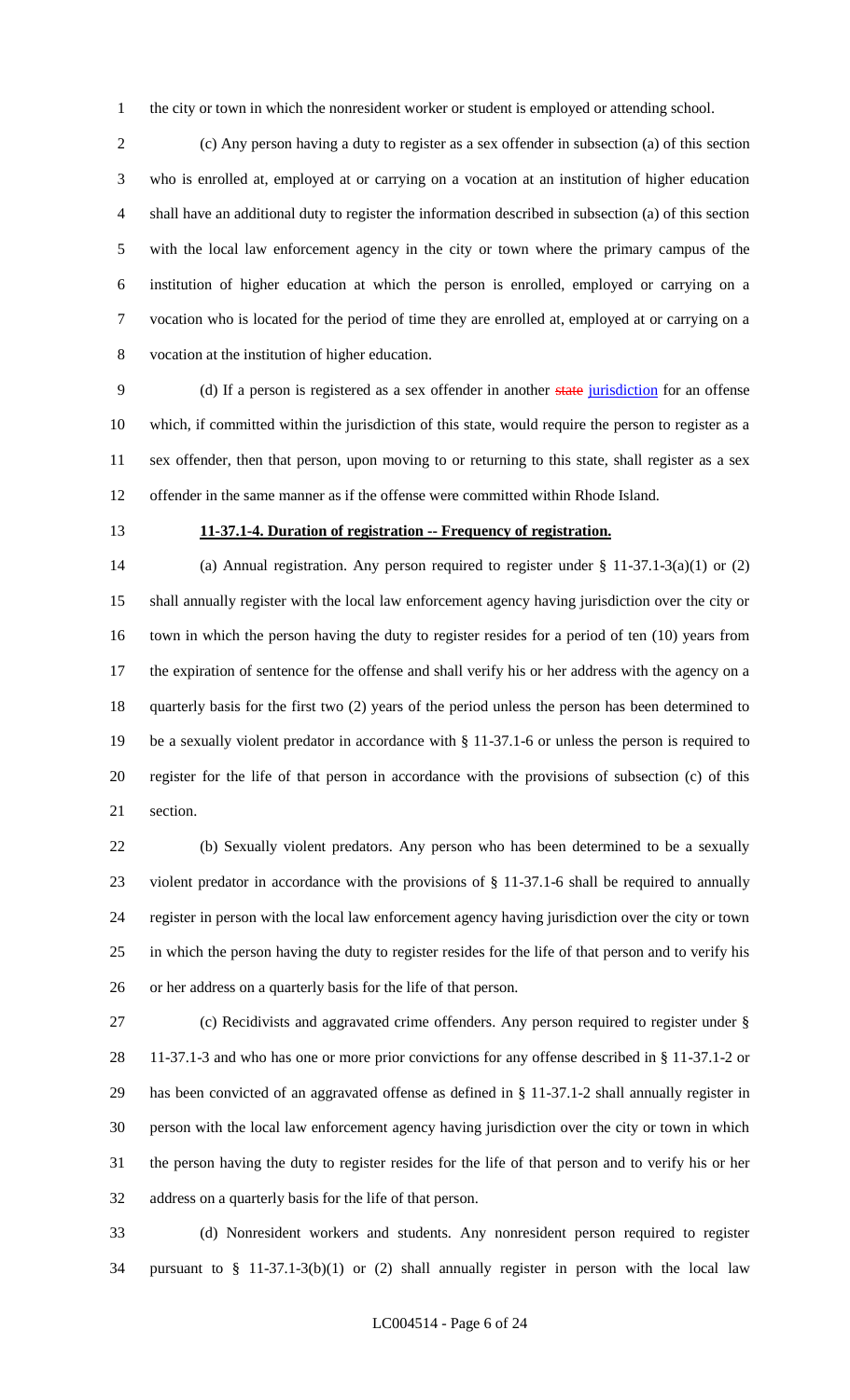enforcement agency having jurisdiction over the city or town in which the person having the duty to register is employed or attends school for the period of time that the person is employed in Rhode Island or is attending school in Rhode Island.

 (e) Initial registration; Incarcerated individuals. All persons required to register under this chapter who are sentenced to a period of confinement shall perform their initial registration by appearing in person at the local law enforcement agency in the city or town in which the person intends to reside within twenty-four (24) hours of their release from confinement.

 (f) Initial registration; Non-incarcerated individuals. All persons required to register under this chapter who are convicted in Rhode Island and who are not sentenced to serve a term of incarceration or confinement shall perform their initial registration by appearing in person at the local law enforcement agency in the city or town in which the person intends to reside within twenty-four (24) hours of being sentenced.

 (g) Initial registration; Individuals relocating to Rhode Island. All persons required to register under this chapter who are moving their residence to Rhode Island from another jurisdiction shall perform their initial registration by appearing in person at the local law enforcement agency in the city or town in which the person intends to reside within twenty-four (24) hours of their arrival in Rhode Island.

 (h) Initial registration; Nonresident workers and students. All nonresident workers or students who are required to register under this chapter shall perform their initial registration by appearing in person at the local law enforcement agency in the city or town in which the person is employed or is attending school within twenty-four (24) hours of their first day of their personal attendance at their place of employment or school.

 (i) Tolling provision. Where, during the period in which any person is required to register, a person required to register under this chapter is incarcerated or re-incarcerated for any offense or is civilly committed, the person's registration requirements shall be tolled during the subsequent incarceration, re-incarceration or commitment.

 (j) Juveniles. Any juvenile having the duty to register under subsections (b) and (c) of this section shall be required to annually register in person with the local law enforcement agency having jurisdiction over the city or town in which the juvenile having the duty to register resides for fifteen (15) years subsequent to the date of release from confinement or placement in the community or probation for such offense or offenses and to verify his or her address on a quarterly basis for said fifteen (15) years. However, if a juvenile is adjudicated delinquent under § 11-37-8.1 or 11-37-8.3, the court shall assess the totality of the circumstances of the offense and if the court makes a finding that the conduct of the parties is criminal only because of the age of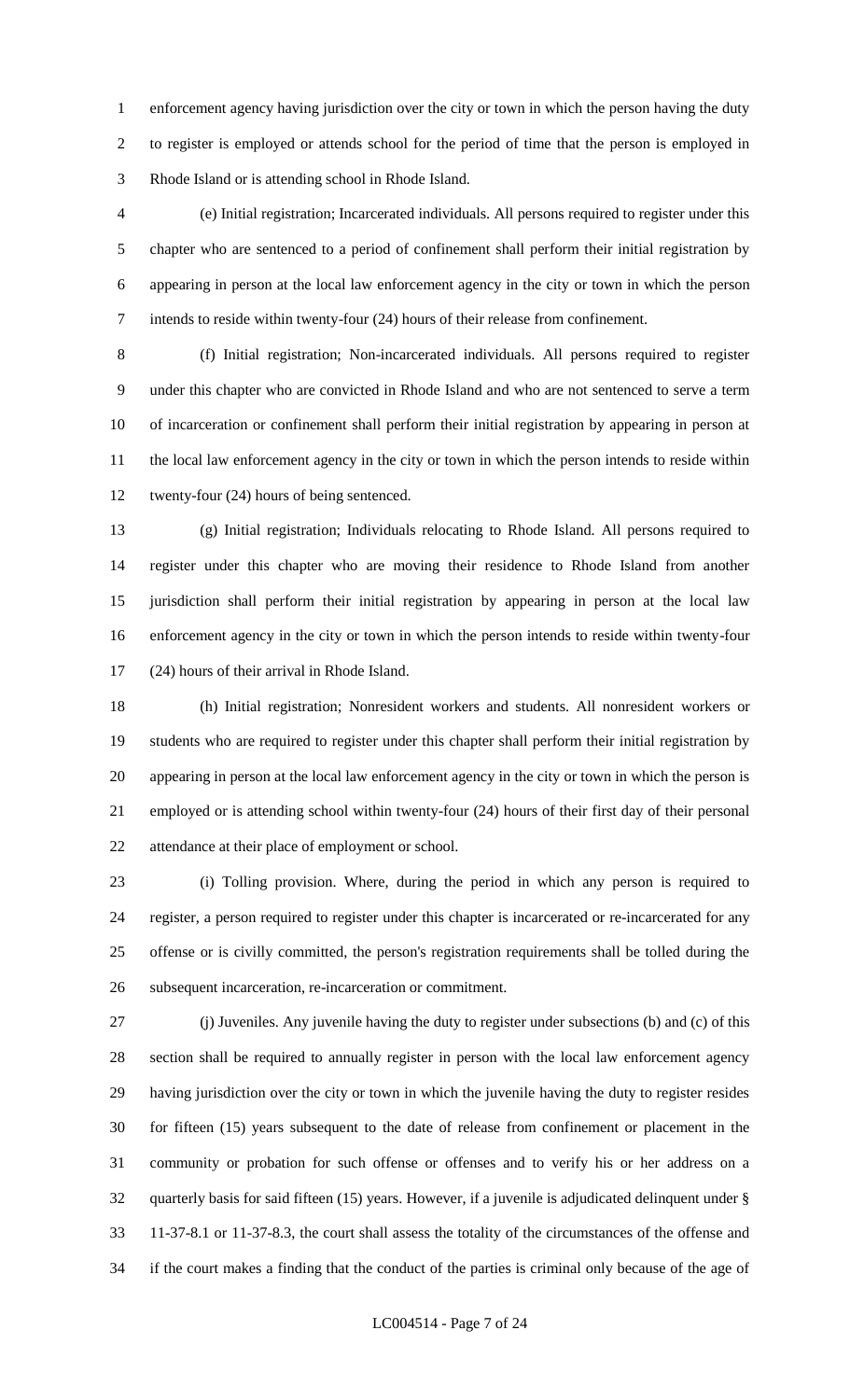the victim, the court may have discretion to order the juvenile to register as a sex offender as long as the court deems it appropriate to protect the community and to rehabilitate the juvenile offender. Registration shall be subject to the provisions of this chapter.

 (k) Annual registration for federal, foreign, or military offenses. Any person who has been convicted of a federal offense requiring registration, a foreign offense requiring registration,

or a military offense requiring registration shall register for the duration and frequency as a sex

- offender in the same manner as if the offense were committed within Rhode Island.
- 

# **11-37.1-5. Registration requirement upon release, parole, or probation.**

 (a) (1) Duty of state officials. If a person who is required to register under this chapter is released from prison, then the official in charge of the place of confinement or his or her designee 11 shall comply with the provisions of subsection (b) of this section;

 (2) If a person who is required to register under this chapter is placed on parole, the executive secretary of the parole board shall comply with the provisions of subsection (b) of this section;

 (3) If a person who is required to register under this chapter is released on probation or placed on home confinement, then the assistant administrator or the division of probation shall comply with the provisions of subsection (b) of this section;

 (4) If a person who is required to register under this chapter is released from a juvenile correctional facility, either outright or on some form of supervised release, then the person in charge of the institution shall comply with the provisions of subsection (b) of this section;

 (5) If a person who is required to register under this chapter is placed on juvenile probation, then the person in charge of the program shall comply with the provisions of subsection (b) of this section; or

 (6) If a person who is required to register under this chapter has moved into this state under the provisions of an interstate compact providing for supervision of the terms of his or her release by agents of this state, then the administrator of the interstate compact shall comply with the provisions of subsection (b) of this section.

 (b) Notification of registration requirements. The person designated with the responsibility for the notification requirements of this chapter shall, prior to the release of any person required to register under this chapter:

 (1) Inform the person of the duty to register and obtain the information required for registration;

 (2) Inform the person that if the person changes his or her residence address, the person shall give the new address to a designated state law enforcement agency in writing within twenty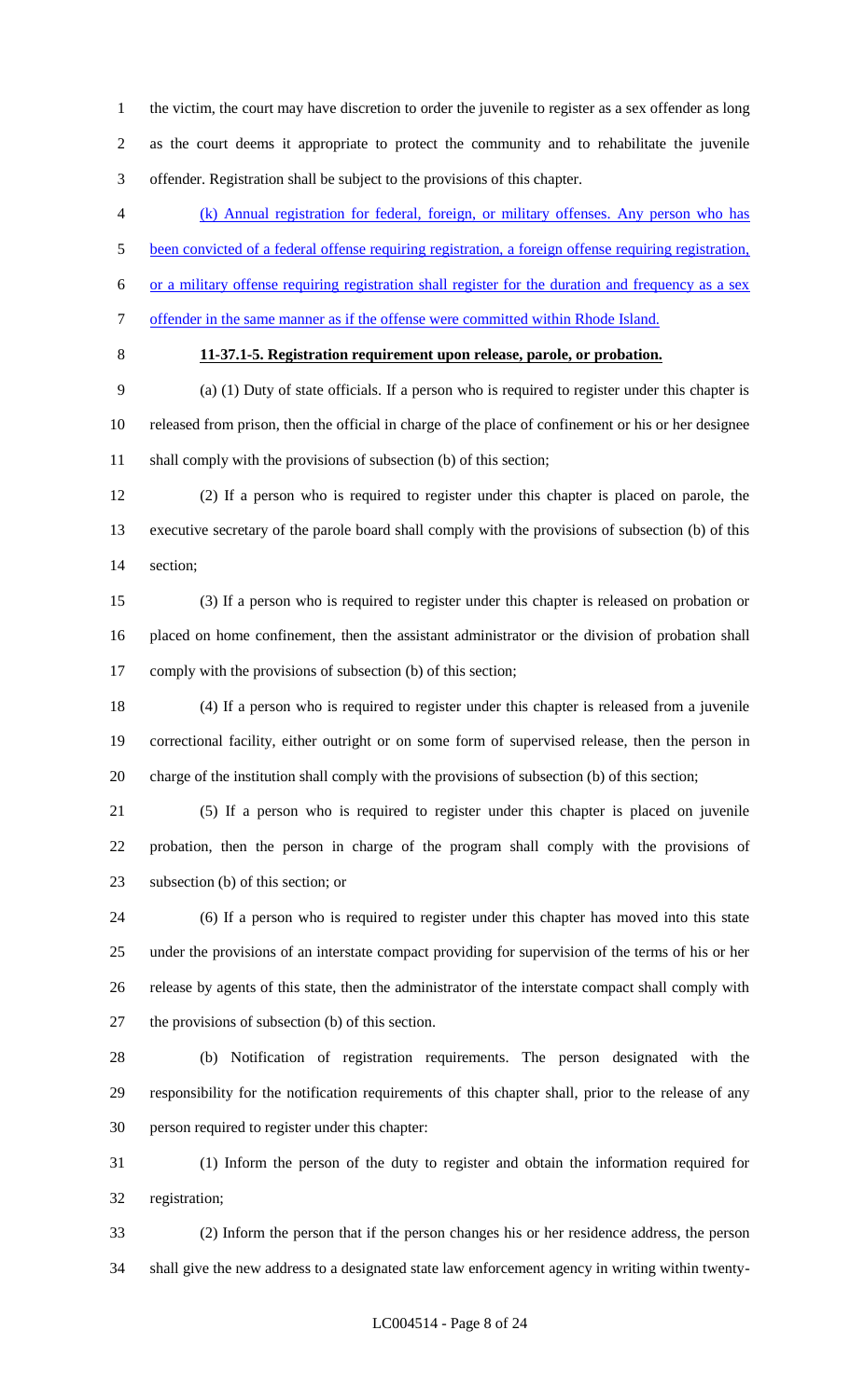1 four  $(24)$  hours;

2 (3) Inform the person that if the person changes residence to another state jurisdiction, the 3 person shall register the new address with the law enforcement agency with whom the person last 4 registered, and the person is also required to register with a designated law enforcement agency in 5 the new state jurisdiction in accordance with the new state's jurisdiction's sex offender registration 6 statute;

7 (4) Inform the person that if the person works or attends school in another state 8 jurisdiction in which he or she does not reside, the person shall register his or her employment 9 address or address of the educational institution he or she attends as required by the other state 10 jurisdiction;

11 (5) Obtain fingerprints, palm prints and a photograph of the person if these have not 12 already been obtained in connection with the offense that triggers registration; and

13 (6) Require the person to read and sign a form approved by the attorney general stating 14 that the duty of the person to register under this section has been explained.

15 (c) Registration information. In addition to the requirements of subsection (b) of this 16 section, for a person required to register under § 11-37.1-3, then the person responsible for the 17 notification required under subsection (b) of this section shall obtain the name of the person, 18 identifying factors, anticipated future residence, juvenile and adult offense history, and 19 documentation of any treatment received for the mental abnormality or personality disorder of the

- 20 <del>person.</del> following information in a digitized format:
- 21 (1) Relating to the sex offender's name:
- 22 (i) The sex offender's full primary given name;
- 23 (ii) Any and all nicknames, aliases, and pseudonyms regardless of the context in which
- 24 they are used; and
- 25 (iii) Any and all ethnic or tribal names by which the sex offender is commonly known.
- 26 This does not include any religious or sacred names not otherwise commonly known.
- 27 (2) Relating to the sex offender's date of birth:
- 28 (i) The sex offender's actual date of birth; and
- 29 (ii) Any other date of birth used by the sex offender.
- 30 (3) Relating to the sex offender's social security number:
- 31 (i) A valid social security number for the sex offender; and
- 32 (ii) Any social security number the sex offender has used in the past, valid or otherwise.
- 33 (4) A current digitized photograph of the sex offender.
- 34 (5) An accurate description of the sex offender as follows: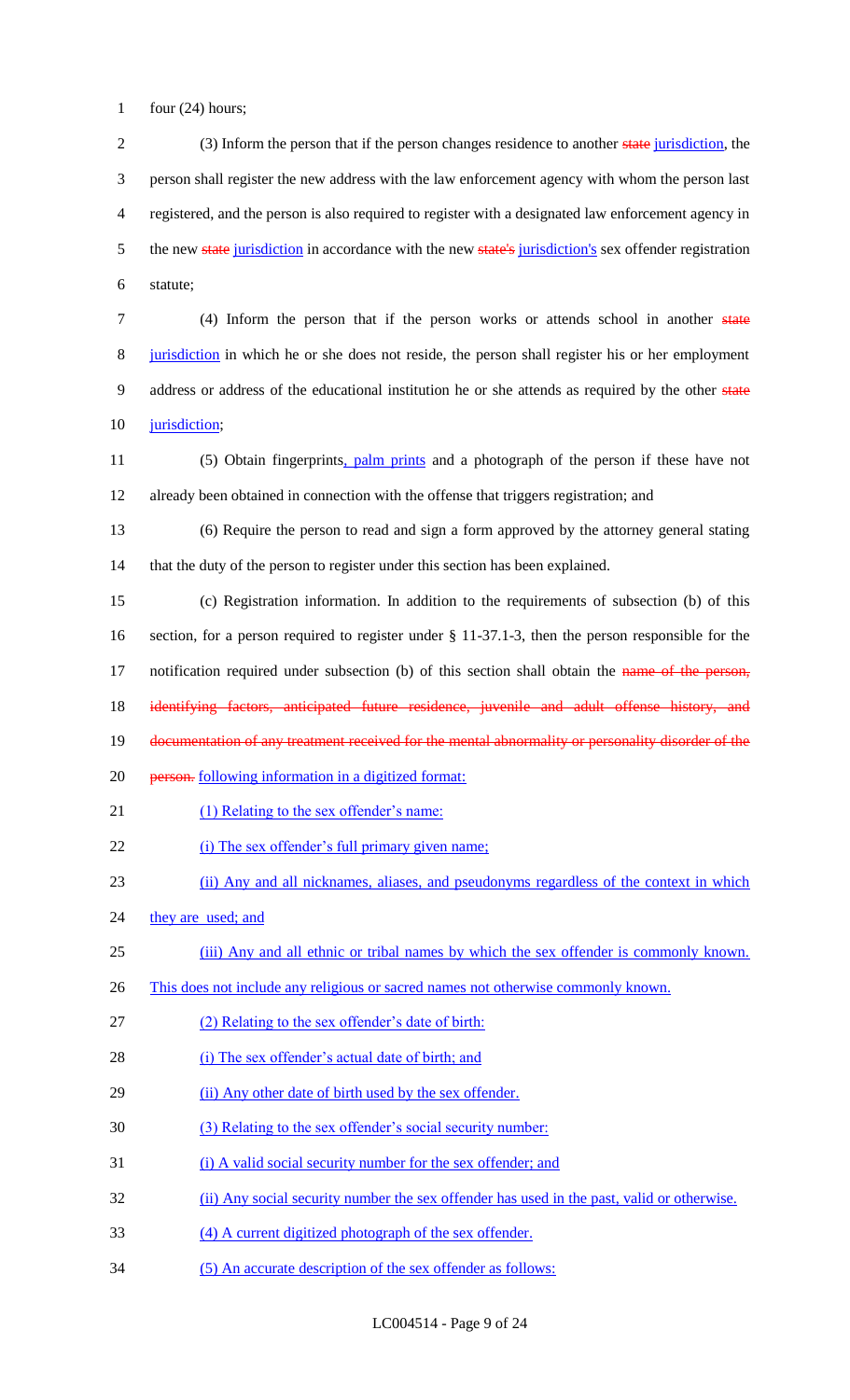| $\mathbf{1}$ | (i) A physical description;                                                                          |
|--------------|------------------------------------------------------------------------------------------------------|
| 2            | (ii) A general description of the sex offender's physical appearance or characteristics; and         |
| 3            | (iii) Any identifying marks, such as, but not limited to, scars, moles, birthmarks, or               |
| 4            | tattoos.                                                                                             |
| 5            | (6) A photocopy of all of the sex offender's valid driver's licenses issued by any                   |
| 6            | jurisdiction.                                                                                        |
| 7            | (7) A photocopy of any identification card used by the sex offender.                                 |
| 8            | <u>(8) A photocopy of any passports used by the sex offender.</u>                                    |
| 9            | (9) A photocopy of any and all immigration documents used by the sex offender.                       |
| 10           | (10) Relating to the sex offender's residence:                                                       |
| 11           | (i) The address of each residence at which the sex offender resides or will reside; and              |
| 12           | (ii) Any location or description that identifies where the sex offender habitually lives or          |
| 13           | sleeps regardless of whether it pertains to a permanent residence or location otherwise identifiable |
| 14           | by a street or address.                                                                              |
| 15           | (11) Relating to the sex offender's telephone numbers:                                               |
| 16           | (i) Any and all landline telephone numbers;                                                          |
| 17           | (ii) Any and all cellular telephone numbers; and                                                     |
| 18           | (iii) Any and all telephone numbers and any other designations used by sex offenders for             |
| 19           | the purposes of routing or self-identification in telephonic communications.                         |
| 20           | (12) Relating to the sex offender's Internet related activity:                                       |
| 21           | (i) Any and all email addresses used by the sex offender;                                            |
| 22           | (ii) Any and all Instant Message addresses and identifiers;                                          |
| 23           | (iii) Any and all other designations or monitors used for self-identification in Internet            |
| 24           | communications or postings; and                                                                      |
| 25           | (iv) Any and all designations used by the sex offender for the purpose of routing or self-           |
| 26           | identification and Internet communications or postings.                                              |
| 27           | (13) Relating to all vehicles owned or operated by the sex offender for work or personal             |
| 28           | use including land vehicles, aircraft, and watercraft:                                               |
| 29           | (i) License plate numbers;                                                                           |
| 30           | (ii) Registration numbers or identifiers;                                                            |
| 31           | (iii) General description of the vehicle to include color, make, model, and year; and                |
| 32           | (iv) Any permanent or frequent location where any covered vehicle is kept.                           |
| 33           | (14) Relating to the sex offender's employment, any and all places where the sex offender            |
| 34           | is employed in any means including volunteer and unpaid positions:                                   |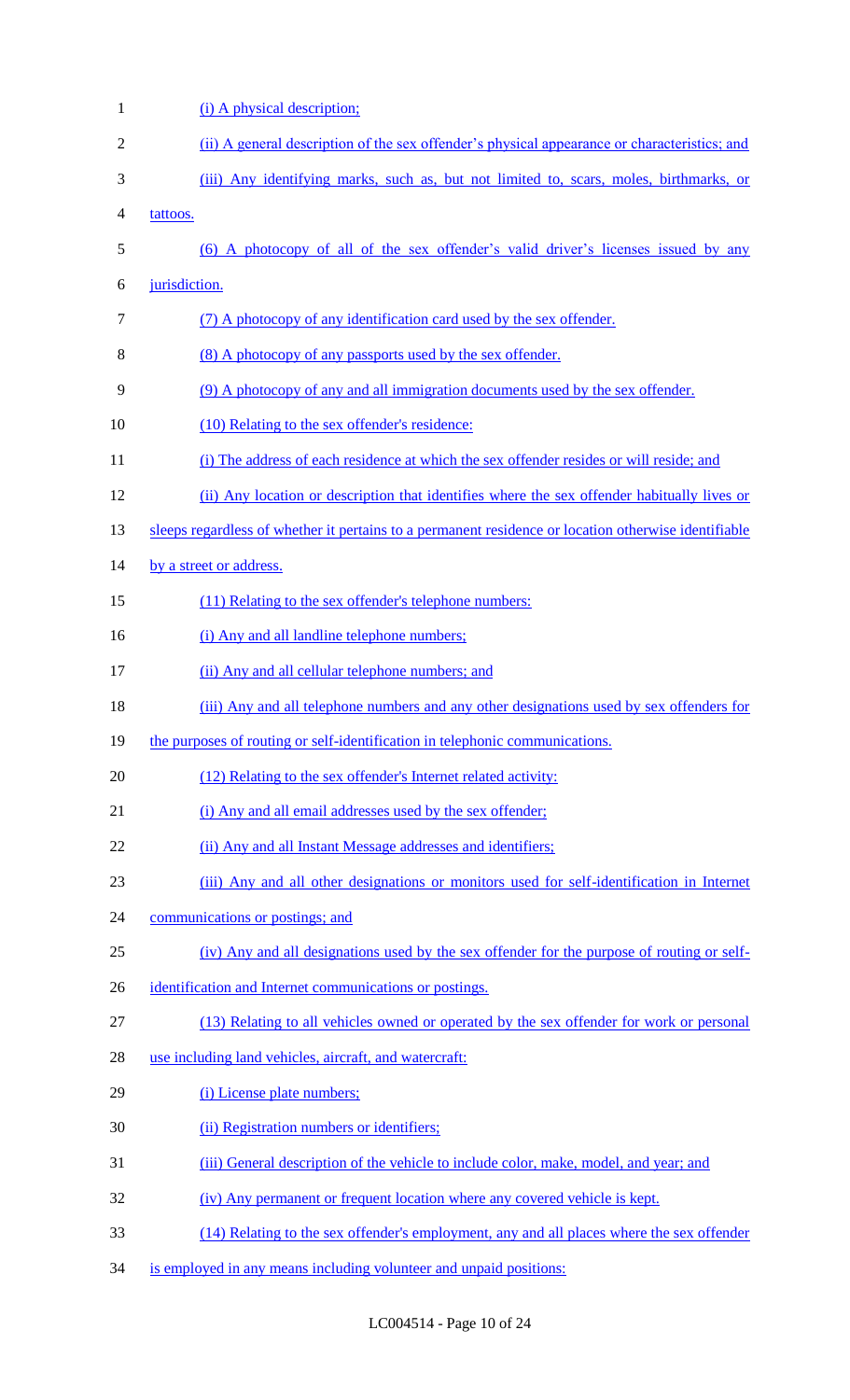| $\mathbf{1}$ | (i) The name of the sex offender's employer;                                                       |
|--------------|----------------------------------------------------------------------------------------------------|
| 2            | (ii) The address of the sex offender's employer; and                                               |
| 3            | (iii) Similar information related to any transient or day labor employment.                        |
| 4            | (15) All licensing information that authorizes the sex offender to engage in an occupation         |
| 5            | or carry out a trade or business.                                                                  |
| 6            | (16) Relating to the sex offender's school:                                                        |
| 7            | (i) The name of each school at which the sex offender is or will be a student; and                 |
| 8            | (ii) The address of each school where the sex offender is or will be a student.                    |
| 9            | (17) Relating to the sex offender's criminal history:                                              |
| 10           | (i) The date of all arrests;                                                                       |
| 11           | (ii) The date of all convictions;                                                                  |
| 12           | (iii) The sex offender's status of parole, probation, or supervised release;                       |
| 13           | (iv) The sex offender's registration status; and                                                   |
| 14           | (v) Any outstanding arrest warrants.                                                               |
| 15           | (18) Fingerprints and palm prints of the sex offender in a digitized format. The                   |
| 16           | department shall submit the sex offender's fingerprints to IAFIS and the sex offender's palmprints |
| 17           | to the FBI Central Database, Next Generation Identification Program.                               |
| 18           | (19) If the sex offender's DNA is not already contained in the Combined DNA Index                  |
| 19           | System (CODIS), the sex offender shall provide the department a sample of their DNA. Any           |
| 20           | DNA sample obtained from a sex offender shall be submitted to an appropriate lab for analysis      |
| 21           | and entry of the resulting DNA profile into CODIS.                                                 |
| 22           | (20) The department shall obtain the text of each provision of law defining the criminal           |
| 23           | offense(s) for which the sex offender is registered.                                               |
| 24           | (21) When the sex offender will be absent from their residence for seven (7) days or               |
| 25           | more:                                                                                              |
| 26           | (i) Identifying information of the temporary lodging locations including addresses and             |
| 27           | names; and                                                                                         |
| 28           | (ii) The dates the sex offender will be staying at each temporary lodging location.                |
| 29           | (22) In the event the sex offender will be traveling outside of the United States, the sex         |
| 30           | offender must notify the department at least twenty-one (21) days in advance of the travel date    |
| 31           | and provide any necessary information regarding their international travel. Upon notification of a |
| 32           | sex offender's intention to travel internationally, the department shall immediately notify and    |
| 33           | provide the sex offender's travel information to INTERPOL.                                         |
| 34           | (23) A signed copy of the sex offenders notice of registration and notification obligations        |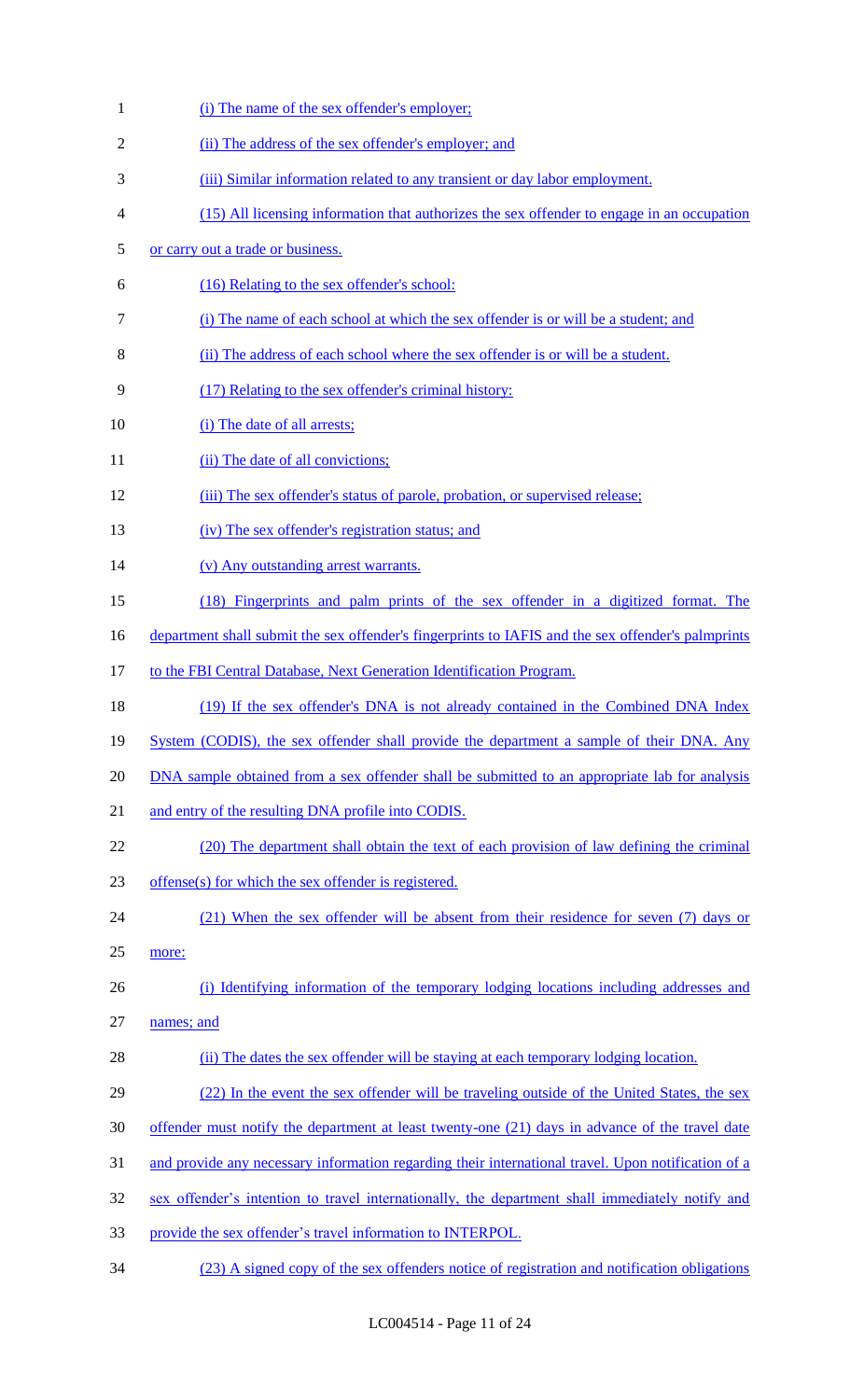as provided in § 11-37.4-7(c)(2).

- (24) Documentation of any treatment received for the mental abnormality or personality
- disorder of the person.
- (25) The local law enforcement agency and the designated state law enforcement agency shall maintain all information obtained under this chapter in a digitized format.

 (26) For purposes of this subsection, the provisions of chapter 37.3 of title 5 pertaining to health care privileges, the provisions of § 9-17-24 pertaining to the privilege of witnesses, or the provisions of § 42-72-8 pertaining to confidentiality of records of the department of children, youth and families, shall not be effective so as to prevent the transfer of information or the testimony of any person possessing any information required by this subsection. Any information so obtained may be transferred to the sex offender board of review and may be used by them in making a determination of whether or not the person is a sexually violent predator or in determining the level of notification under § 11-37.1-12. The information may also be used by the sentencing court or by any court reviewing the level of notification determined by the sex offender board of review or reviewing any conviction or sentence which requires registration under this chapter. Provided, information so obtained shall not be admissible in any other judicial proceeding against the subject of the information except to determine a person's status as a sexually violent predator or to determine or review the level of notification to the community which has been made by a court or the sex offender board of review. Provided, further, that this subsection shall not be applicable to any person for whom an appeal is pending for which a final judgment of conviction has not been entered, until the time that a final conviction has been entered.

### **11-37.1-6. Community notification.**

 (1) (a) Sex Offender Board of Review. The governor shall appoint eight (8) persons including experts in the field of the behavior and treatment of sexual offenders by reason of training and experience, victim's rights advocates, and law enforcement representatives to the sex offender board of review. At least one member of the sex offender board of review shall be a qualified child/adolescent sex offender treatment specialist. These persons shall serve at the pleasure of the governor or until their successor has been duly qualified and appointed.

 (b) Duties of the Board. Upon passage of this legislation, the sex offender board of review will utilize a validated risk assessment instrument and other material approved by the parole board to determine the level of risk an offender poses to the community and to assist the sentencing court in determining if that person is a sexually violent predator. If the offender is a juvenile, the Department of Children, Youth & Families shall select and administer a risk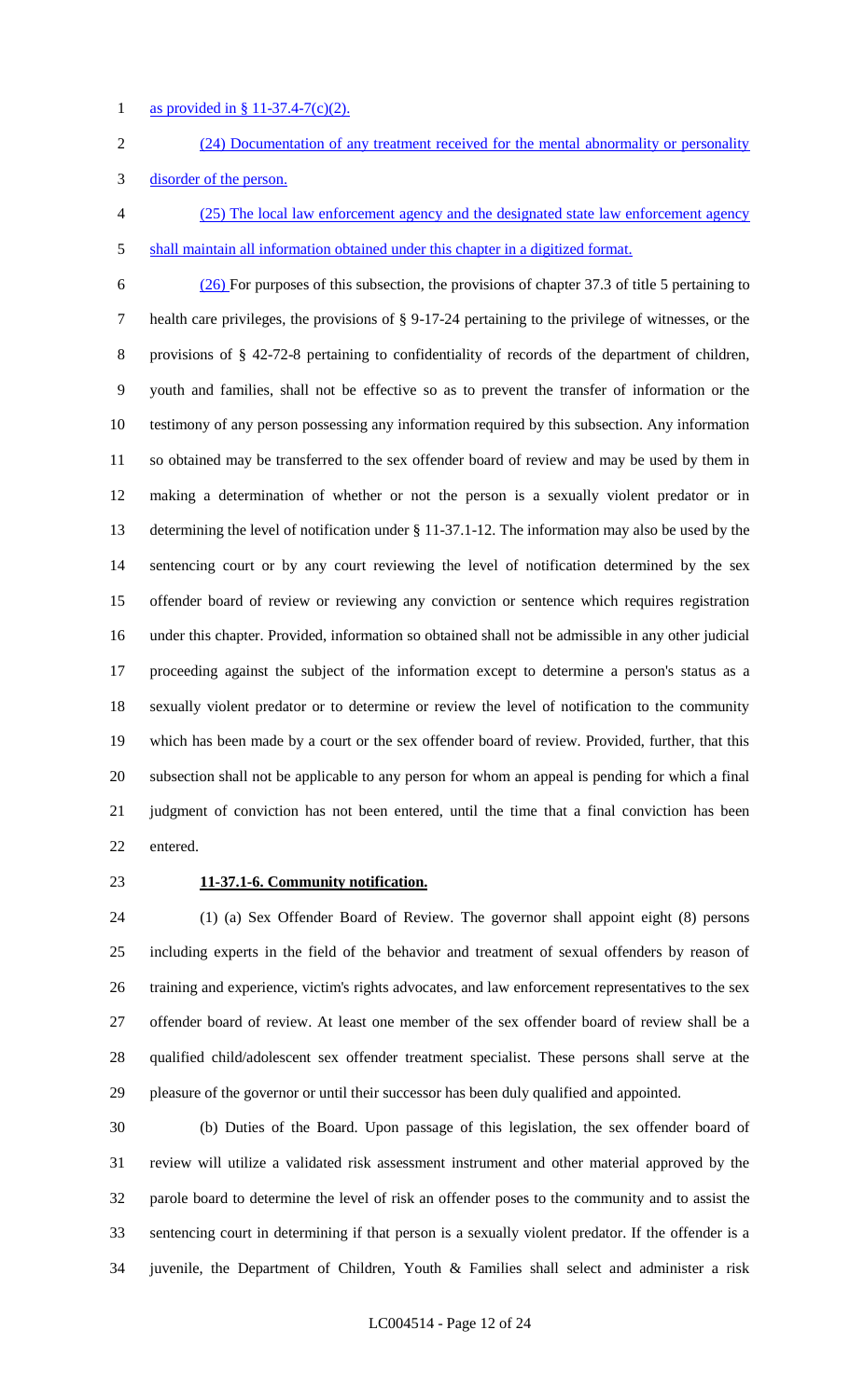instrument appropriate for juveniles and shall submit the results to the sex offender board of review.

 (c) Duties of other state agencies. Six (6) months prior to release of any person having a duty to register under § 11-37.1-3, or upon sentencing of a person having a duty to register under § 11-37.1-3, if the offender is not incarcerated, the agency having supervisory responsibility and the Interstate Compact Unit of the Rhode Island department of corrections upon acceptance of 7 supervision of a sexual offender from the sending state jurisdiction shall refer the person to the sex offender board of review, together with any reports and documentation that may be helpful to the board, for a determination as to the level of risk an offender poses to the community and to assist the sentencing court in determining if that person is a sexually violent predator.

 (2) (i) The board shall within thirty (30) days of a referral of a person shall conduct the validated risk assessment, review other material provided by the agency having supervisory responsibility and assign a risk of re-offense level to the offender. In addition, the board may find that, based on the assessment score and other material, that the person may possess a mental abnormality or personality disorder that makes the person likely to engage in sexually violent predatory offenses. In these cases, the committee shall ask the parole board psychiatrist or if the offender is a juvenile, a DCYF psychiatrist to conduct a sex offender evaluation to determine if the offender possesses a mental abnormality or personality disorder that affects the emotional or volitional capacity of the person in a manner that predisposes that person to the commission of criminal sexual acts to a degree that makes the person a menace to the health and safety of other persons.

 (ii) Upon receipt of a sex offender evaluation that suggests there is sufficient evidence and documentation to suggest that a person may be a sexually violent predator, the sex offender board of review shall forward a report to the attorney general for consideration by the court.

 (iii) Upon receipt of a report from the attorney general, the court, after notice to the offender and his or her counsel, shall upon consideration of the report and other materials, make a determination as to whether or not a person is a sexually violent predator.

 (iv) Effect of determination. In the event that a determination is made by the court that a person is a sexually violent predator, that person shall be required to register and verify his or her address in accordance with §§ 11-37.1-3, 11-37.1-4 and 11-37.1-8(b).

 (3) No cause of action or liability shall arise or exist against the committee or any member or agent of the board as a result of the failure of the board to make any findings required by this section within the time period specified by subdivision (2) of this subsection.

(4) Notwithstanding any other provision of law, the board shall have access to all relevant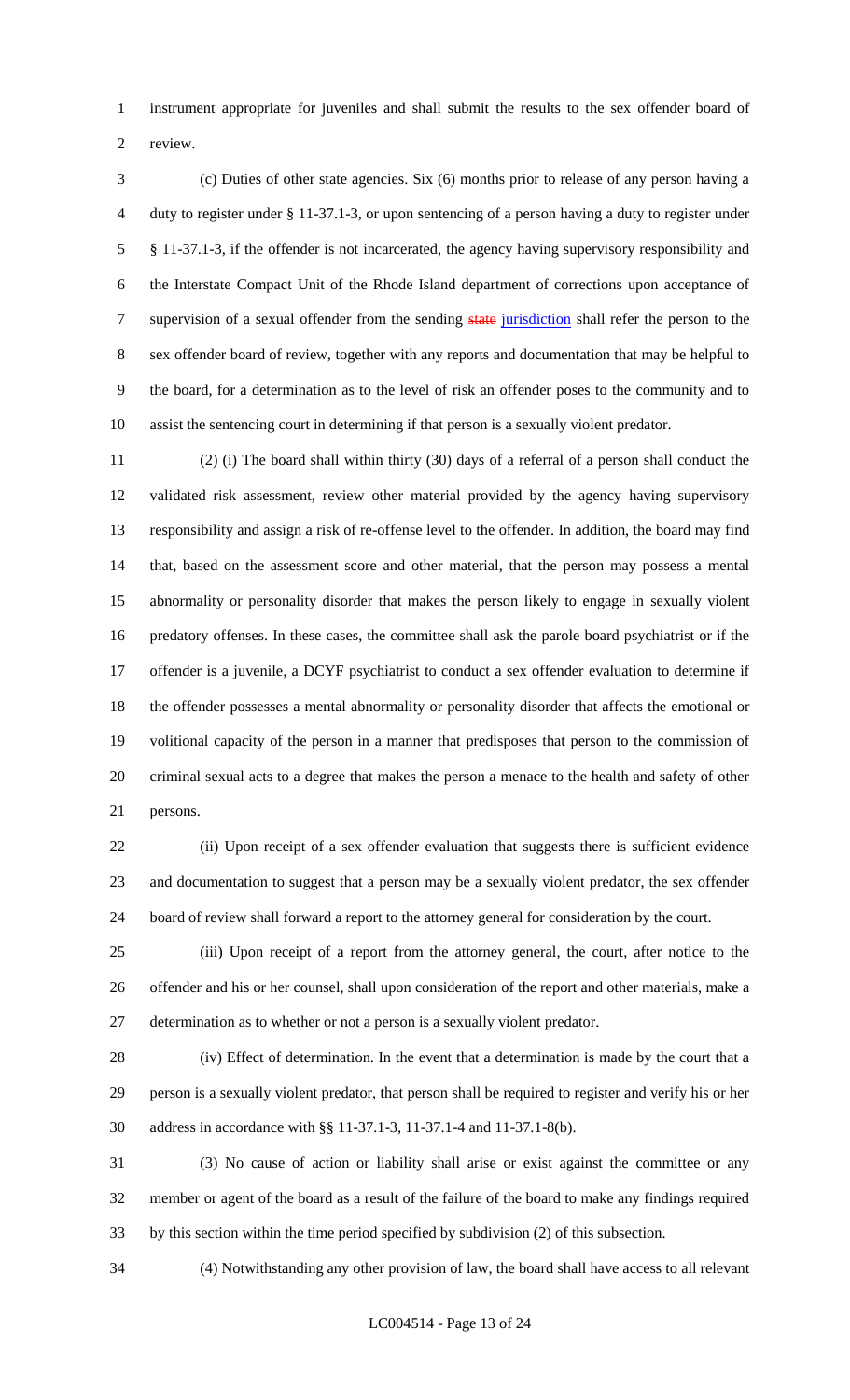records and information in the possession of any state official or agency having a duty under §§ 11-37.1-5(a)(1) through (6), relating to the juvenile and adult offenders under review by the board, including, but not limited to, police reports; prosecutor's statements of probable cause, presentence investigations and reports, complete judgments and sentences, current classification referrals, juvenile and adult criminal history records, violation and disciplinary reports, all psychological evaluations and psychiatric evaluations, psychiatric hospital records, sex offender evaluations and treatment reports, substance abuse evaluations and treatment reports to the extent allowed by federal law. Records and information obtained by the board of review under this subsection shall remain confidential, provided that the board of review may disclose the records and information to the sentencing court in accordance with the provisions of this chapter.

 (5) Duties of the director of the department of corrections/director of the department of children, youth and families. Not less than sixty (60) days prior to release of any person subject to this chapter, the director of the department of corrections or, in the event the person is a juvenile, the director of the department of children, youth and families, or their respective designees, shall seek verification that the duties of the sex offender board of review and any other state agency have been fulfilled as specified in § 11-37.1-6 et seq. In the event that the director of the department of corrections or, in the event the person is a juvenile, the director of the department of children, youth and families, cannot obtain verification, he or she shall, no less than thirty (30) days prior to the release of a person subject to this chapter, file with the presiding judge of the superior court or, in the case of a juvenile, the chief judge of the family court, a petition in the nature of mandamus, seeking compliance with this chapter. The court shall promptly, but no less than ten (10) days from the filing of the petition, hold a hearing on the petition. The court may, in its discretion, enter any orders consistent with this chapter to compel compliance, however, the court may not delay the release of any person subject to this chapter for the failure of the sex offender board of review or any state agency to fulfill its obligations under this chapter.

# **11-37.1-7. Transfer of information to designated state law enforcement agency and the FBI.**

 (a) The person required to provide notice in accordance with § 11-37.1-5(b) and the local law enforcement agencies required to register persons who have a duty to register in accordance with § 11-37.1-4, shall, within three (3) days after receipt of information defined in that section, 31 forward it to a designated state law enforcement agency. The **designated** state law enforcement agency shall immediately enter the information into the appropriate state law enforcement record 33 system. The state law enforcement agency shall also immediately transmit the conviction data and fingerprints to the Federal Bureau of Investigation.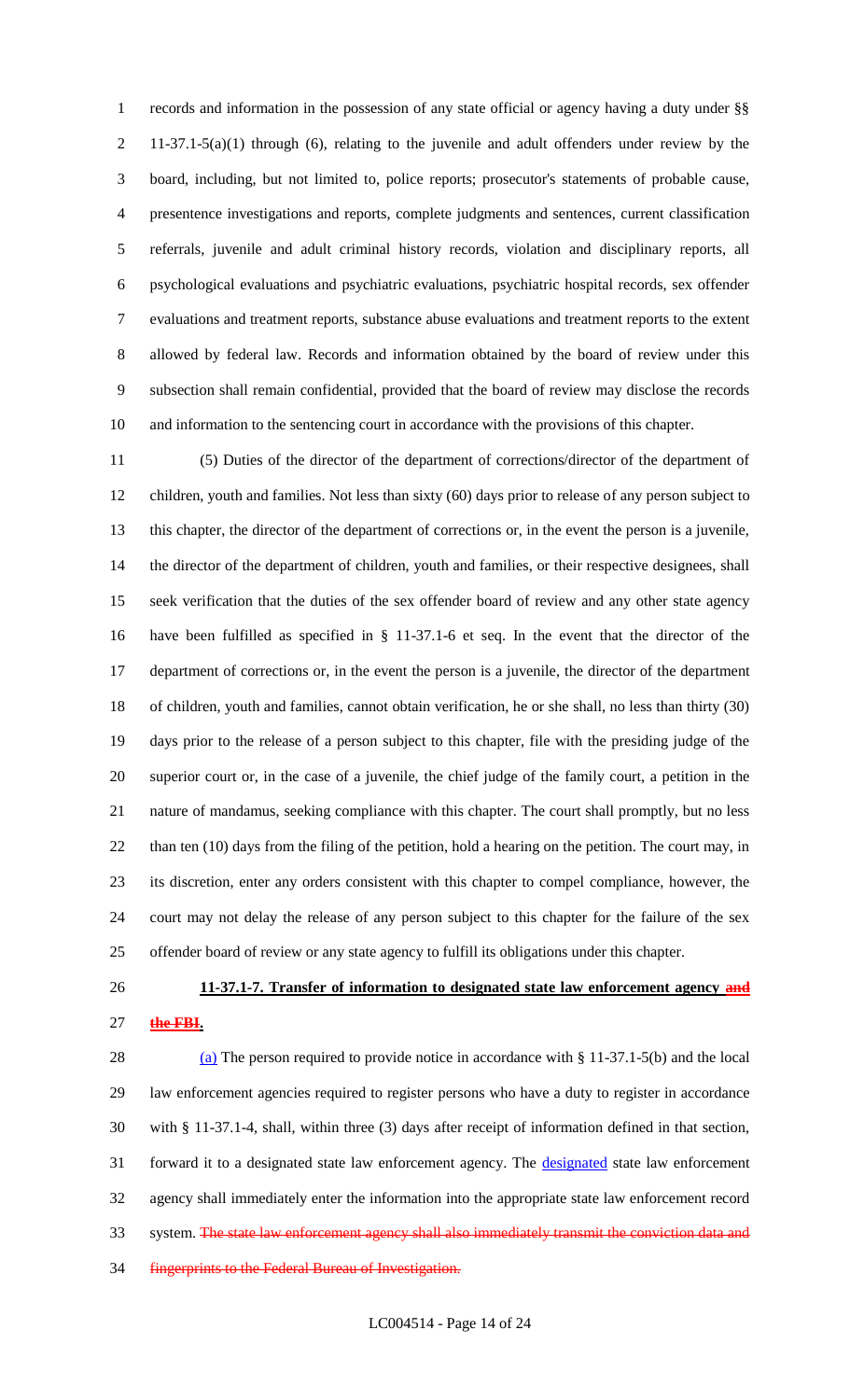(b) Whenever a sex offender initially registers or updates their information with the state, 2 the designated state law enforcement agency shall immediately notify: (1) Any and all other registration jurisdictions where the sex offender is registered due to the sex offender's residency, school attendance, or employment; (2) The FBI or other federal agencies as designated by the United States attorney general in order that the information may be updated on NSOR or other relevant databases; (3) Any agency, department, or program within the state that is responsible for criminal investigation, prosecution, child welfare or sex offender supervision functions; and (4) National Child Protection Act agencies, which includes any agency responsible for conducting employment-related background checks under section 3 of the National Child 11 Protection Act of 1993, 42 U.S.C. § 5119a. (c) The department shall ensure there is an automated community notification process in 13 place that ensures the following: (1) Upon a sex offender's initial registration or update of information with the state, the 15 state's public sex offender registry website is immediately updated; and (2) The state's public sex offender registry has a function that enables the general public to request an email notice that will notify them when a sex offender commences residence, 18 employment, or school attendance with the state, within a specified zip code, or within a certain geographic radius. This email notice shall include the sex offender's identity so that the public can access the public registry for the new information. 21 (d) The notification requirements of subsections (a)(4) and (c)(2) of this section do not 22 apply to sex offenders who were adjudicated delinquent of a sex offense. (e) Notwithstanding the aforementioned notification requirements, the designated state 24 law enforcement agency and local law enforcement agencies where the sex offender resides, is employed or attends school, may utilize other forms of community notification consistent with 26 the provisions and intent of this chapter. (f) In the event a sex offender fails to register or fails to verify or update their registration 28 information, the local law enforcement agency shall immediately inform the local law 29 enforcement agency of the city or town where the sex offender resides, is employed or attends school, the jurisdiction that provided notification that the sex offender was to commence residency, employment, or school attendance, and the designated state law enforcement agency that the sex offender failed to appear for registration or failed to update their registration information.

(1) Upon notification by the designated state law enforcement agency, the local law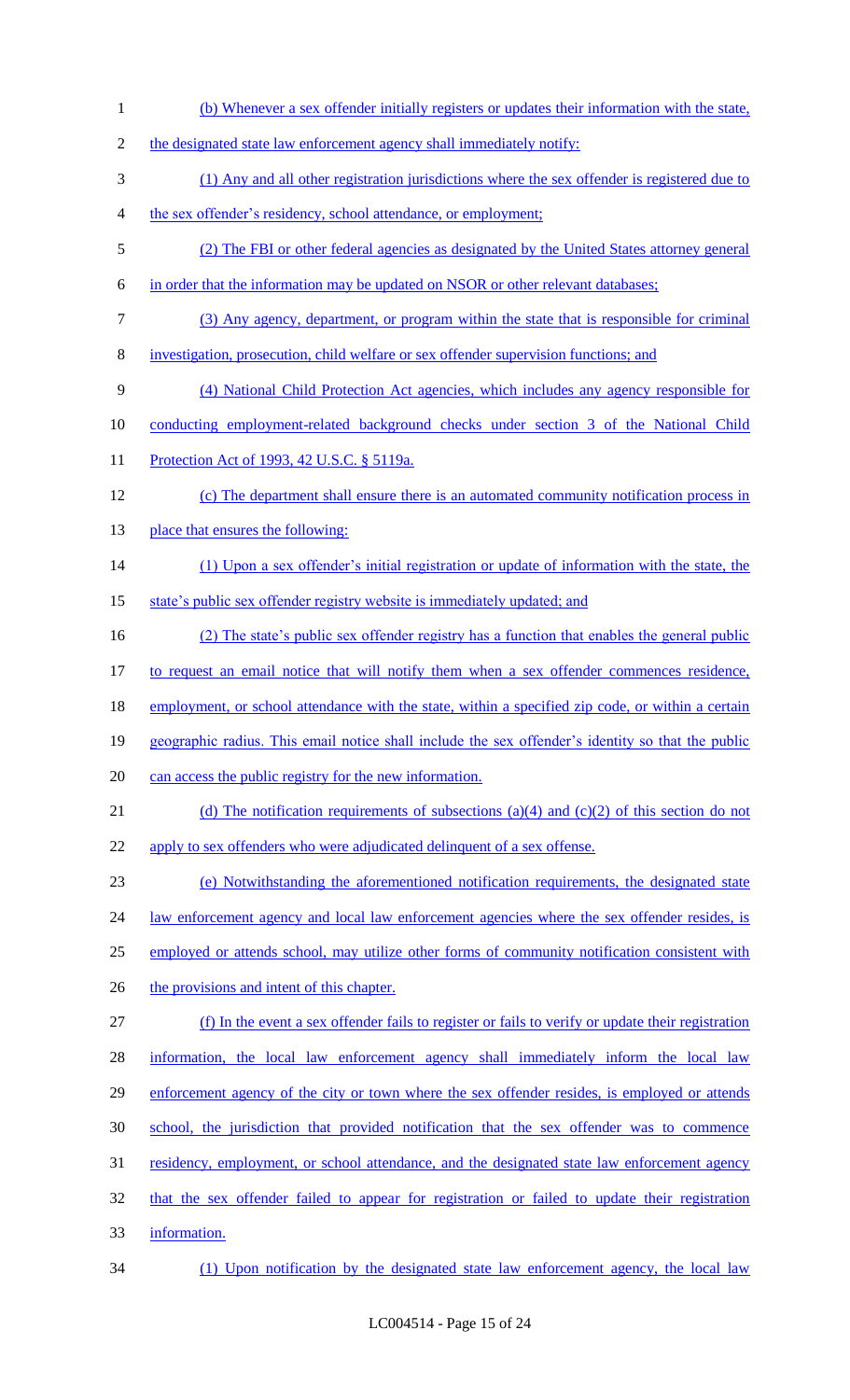enforcement agency where the sex offender resides, is employed or attends school, shall: (i) Make an effort to determine if the sex offender is actually residing, employed or attending school within their city or town; and (ii) Seek a warrant for the sex offender's arrest for failing to register or verify or update 5 their registration in compliance with this chapter. The U.S. Marshals Service or FBI may be contacted in an attempt to obtain a federal warrant for the sex offender's arrest. (iii) The designated state law enforcement agency shall update the registry to reflect that the sex offender is not in compliance with their duty to register. (g) If the designated state law enforcement agency receives information that a sex offender has absconded or local law enforcement cannot determine whether the sex offender is 11 actually residing, employed or attending school in a city or town using the measures outlined in subsection (f) of this section, the designated state law enforcement agency, with the assistance of 13 local law enforcement, shall make an effort to determine if the sex offender has actually absconded. (1) If the information indicating the possible absconding came through notice from 16 another jurisdiction or federal authorities, they shall be informed that the sex offender has failed 17 to appear and register. (2) If an absconded sex offender cannot be located then the designated state law enforcement agency shall take the following steps: (i) Update the registry to reflect the sex offender has absconded or is otherwise not 21 capable of being located; (ii) Notify the local law enforcement agency where the sex offender resides, so the local law enforcement agency can seek a warrant for the sex offender's arrest. 24 (iii) Notify the U.S. Marshals Service or FBI so they may attempt, if necessary, to obtain a federal warrant for the sex offender's arrest; 26 (iv) Update the NSOR to reflect the sex offender's status as an absconder, or is otherwise not capable of being located; and (v) Enter the sex offender into the National Crime Information Center Wanted Person file. **11-37.1-8. Verification of address.** 31 (a) For a person required to register under  $\S 11-37.1-3(a)(1)$  or (2) on each anniversary of the person's initial registration date during the period in which the person is required to register: 33 (1) The sex offender community notification unit of the parole board designated state law 34 enforcement agency shall mail a non-forwardable verification form to the last reported address of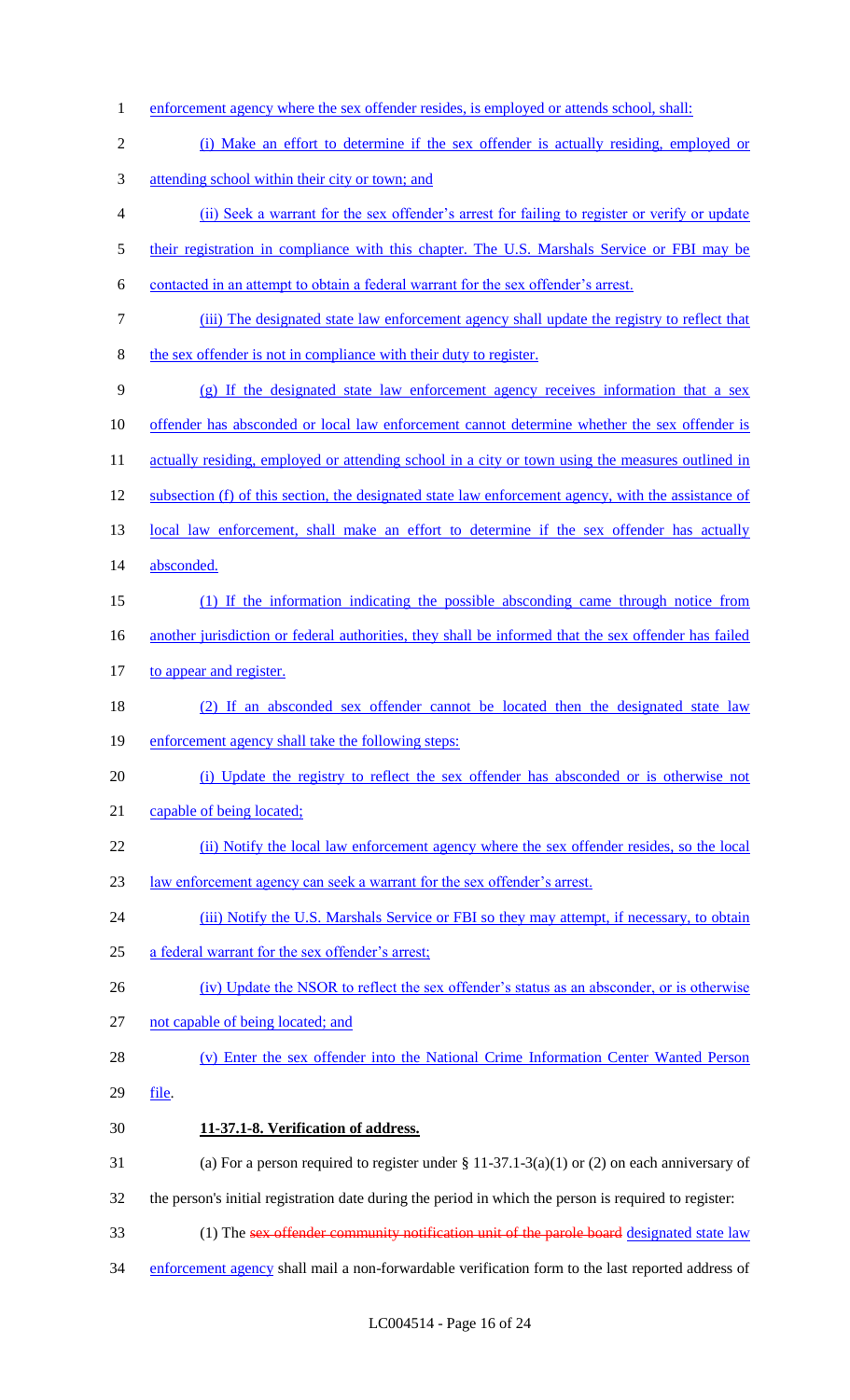- the person;
- 2 (2) The person shall mail the verification form to the sex offender community notification 3 unit designated state law enforcement agency within ten (10) days after receipt of the form;

 (3) The verification form shall be signed by the person, and state that the person still resides at the address last reported to the local law enforcement agency having jurisdiction over the city or town in which the person having the duty to register resides; and

 (4) If the person fails to mail the verification form to the sex offender community 8 notification unit of the parole board designated state law enforcement agency within ten (10) days after receipt of the form, the person shall be in violation of this chapter unless the person proves that the person has not changed the residence address from that which he or she last registered.

 (b) The provisions of subdivisions (1) -- (4) of this section shall apply to a person required to register under § 11-37.1-3(a)(3), (4), or (5), except that the registration address verification shall take place quarterly.

### **11-37.1-9. Notification of local law enforcement agencies of changes in address.**

 (a) Duty of local law enforcement agency; Interstate and Intrastate moves. For any person required to register under this chapter, the local law enforcement agency having 17 jurisdiction where the person is residing, shall, if the person changes residence to another state 18 jurisdiction or within the state, notify the law enforcement agency with which the person must 19 register in the new state jurisdiction, if the new state has a registration requirement and notify the 20 designated state jurisdiction law enforcement agency. The designated state law enforcement agency shall provide immediate notice as provided under § 11-37.1-7 (b).

 (b) Duty of person required to register; Interstate moves. A person who has been convicted of an offense which required registration under this chapter shall register the new 24 address with a designated state law enforcement agency in another state jurisdiction to which the 25 person moves in accordance with the new state's jurisdiction's sex offender registration statute. 26 Prior to the change of residence to a new state jurisdiction, the person shall notify the local law enforcement agency within this state with which the person is registered of the intended move 28 and of the new address within the new state jurisdiction.

 (c) Duty of law enforcement agency; Changes of residence within the state. For any person required to register under this chapter, the local law enforcement agency having jurisdiction where the person is residing, shall, if the person changes residence to another city or town in Rhode Island, notify the local law enforcement agency with which the person must 33 register in the new city or town and notify the state designated state law enforcement agency. The designated state law enforcement agency shall provide immediate notice as provided under § 11-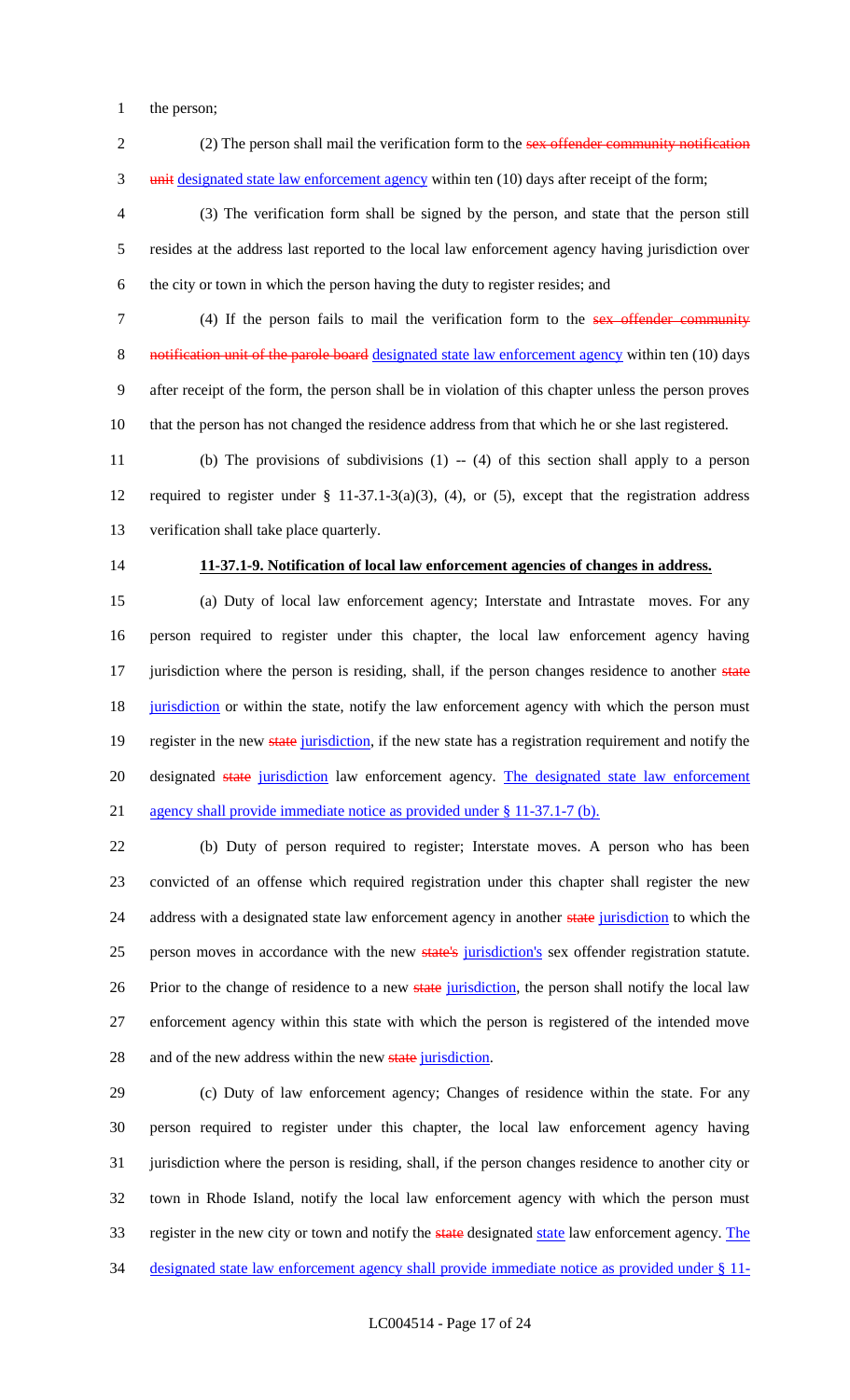#### $1 \frac{37.1 - 7(b)}{b}$ .

 (d) Duty of person required to register; Changes of residence within the state. A person who has been convicted of an offense which requires registration under this chapter and who changes his or her residence address to another city or town in Rhode Island, shall notify the local law enforcement agency in the city or town from which the person is moving before the person establishes residence in the new location, and shall register with the local law enforcement agency in the city or town in which the person is moving not later than twenty-four (24) hours after the person establishes residence in the new city or town. A person who has been convicted of an offense which requires registration under this chapter and who changes his or her residence within a city or town in Rhode Island shall notify the local law enforcement agency in the city or town not later than twenty-four (24) hours after the person changes the residence within the city or town. (e) Duty of person required to register; Changes in required registration information. A 14 person who has been convicted of an offense which requires registration under this chapter shall 15 immediately notify the local law enforcement agency having jurisdiction where the person is 16 residing, is employed, or attending school of any changes to their temporary lodging information, vehicle information, Internet identifiers, or telephone numbers. In the event of a change in 18 temporary lodging, the sex offender and the local law enforcement agency shall immediately 19 notify the jurisdiction in which the sex offender will be temporarily staying. The local law enforcement agency having jurisdiction shall also notify the designated state law enforcement

agency. The designated state law enforcement agency shall provide immediate notice as provided

- 22 under § 11-37.1-7 (b).
- (f) With regard to changes in a sex offender's registration information, the designated 24 state law enforcement agency shall immediately notify:
- (1) All jurisdictions where a sex offender was required to register prior to the updated

information being given;

- (2) All jurisdictions where a sex offender intends to reside, work, or attend school;
- 28 (3) All jurisdictions where the sex offender is either registered or required to register;
- (4) Specifically with respect to information relating to a sex offender's intent to
- commence residence, school, or employment outside of the United States, any jurisdiction where
- the sex offender is either registered or required to register, and the U.S. Marshals Service; and
- (5) The NSOR.
- (g) In the event the sex offender will be traveling outside of the United States, the sex
- 34 offender must notify the local law enforcement agency at least twenty-one (21) days in advance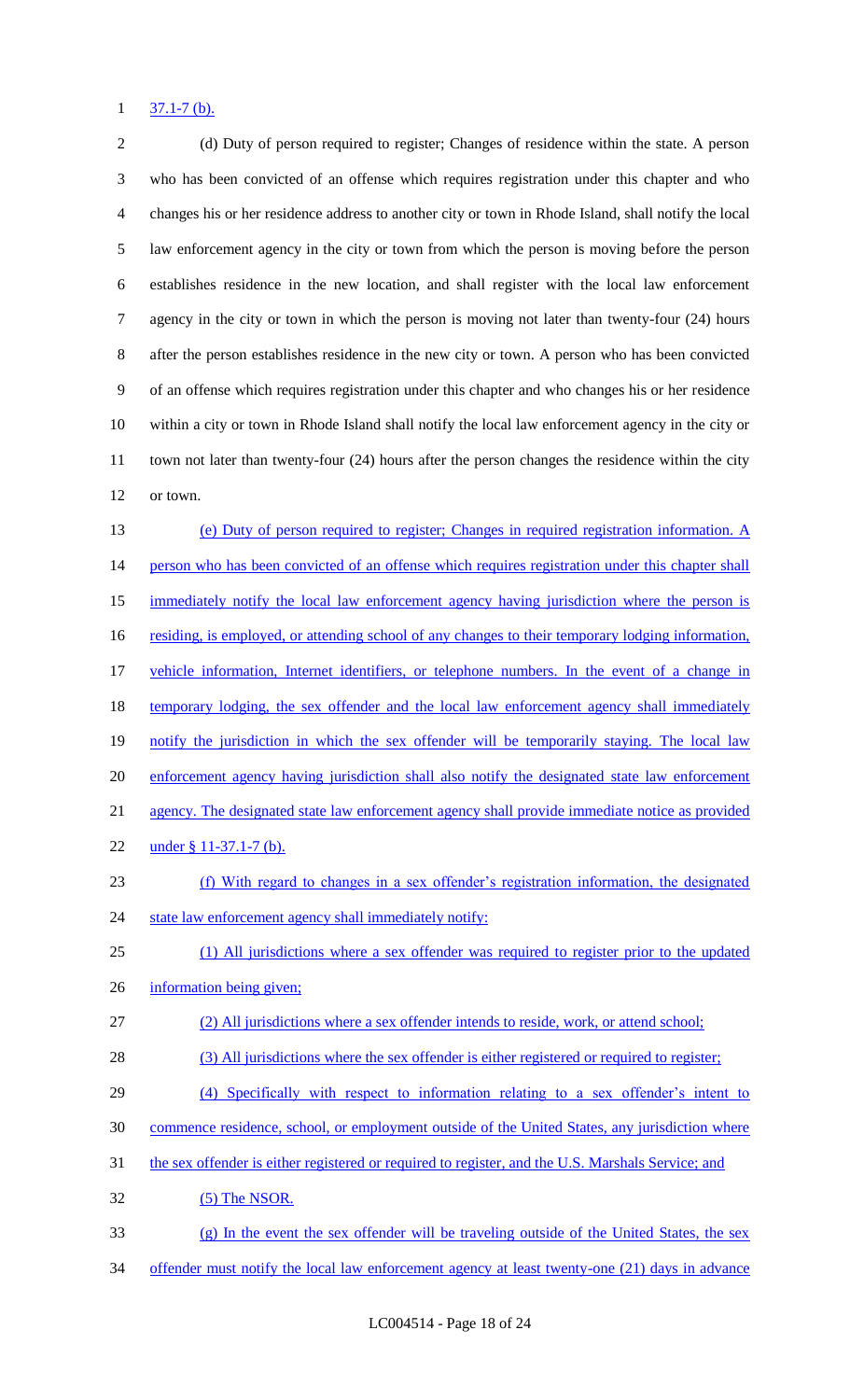1 of the travel date and provide any necessary information regarding their international travel. The

2 local law enforcement agency having jurisdiction shall also notify the designated state law

enforcement agency. The designated state law enforcement agency shall provide immediate

notice as provided under § 11-37.1-7 (b). Upon notification of a sex offender's intention to travel

internationally, the designated state law enforcement agency shall immediately notify and provide

the sex offender's travel information to INTERPOL.

### **11-37.1-10. Penalties.**

 (a) Any person who is required to register or verify his or her address or give notice of a change of address or residence who knowingly fails to do so shall be guilty of a felony and, upon conviction, be imprisoned not more than ten (10) years, or fined not more than ten thousand dollars (\$10,000), or both.

 (b) Any person who is required to register or verify his or her address or give notice of a change of address or residence who knowingly fails to do so shall be in violation of the terms of his or her release, regardless of whether or not the term was a special condition of his or her release on probation, parole, home confinement or other form of supervised release.

 (c) Except in the case of a level-three (3) sex offender, any person who is required to register or verify his or her address, who knowingly resides within three hundred feet (300') of 18 any school, public or private, day care establishment or public or private educational institution, 19 which distance shall be measured from the nearest boundary line of the real property supporting 20 the residence of the sex offender to the nearest boundary line of the real property that supports or upon which there exists a day care establishment or public or private educational institution shall be guilty of a felony and, upon conviction, may be imprisoned not more than five (5) years, or fined not more than five thousand dollars (\$5,000), or both.

 (d) Any level-three (3) sex offender who knowingly resides within one thousand feet 25 (1,000') of any school, public or private, day care establishment or public or private educational 26 institution, which distance shall be measured from the nearest boundary line of the real property supporting the residence of the level three (3) sex offender to the nearest boundary line of the real 28 property that supports or upon which there exists a day care establishment or public or private 29 educational institution shall be guilty of a felony and, upon conviction, may be imprisoned for not more than five (5) years, or fined not more than five thousand dollars (\$5,000), or both. **11-37.1-11. Release of information.**

 (a) Except as otherwise provided by this chapter or as provided in subsections (b) or (c) of this section, no information obtained under this chapter shall be released or transferred without the written consent of the person or his or her authorized representative.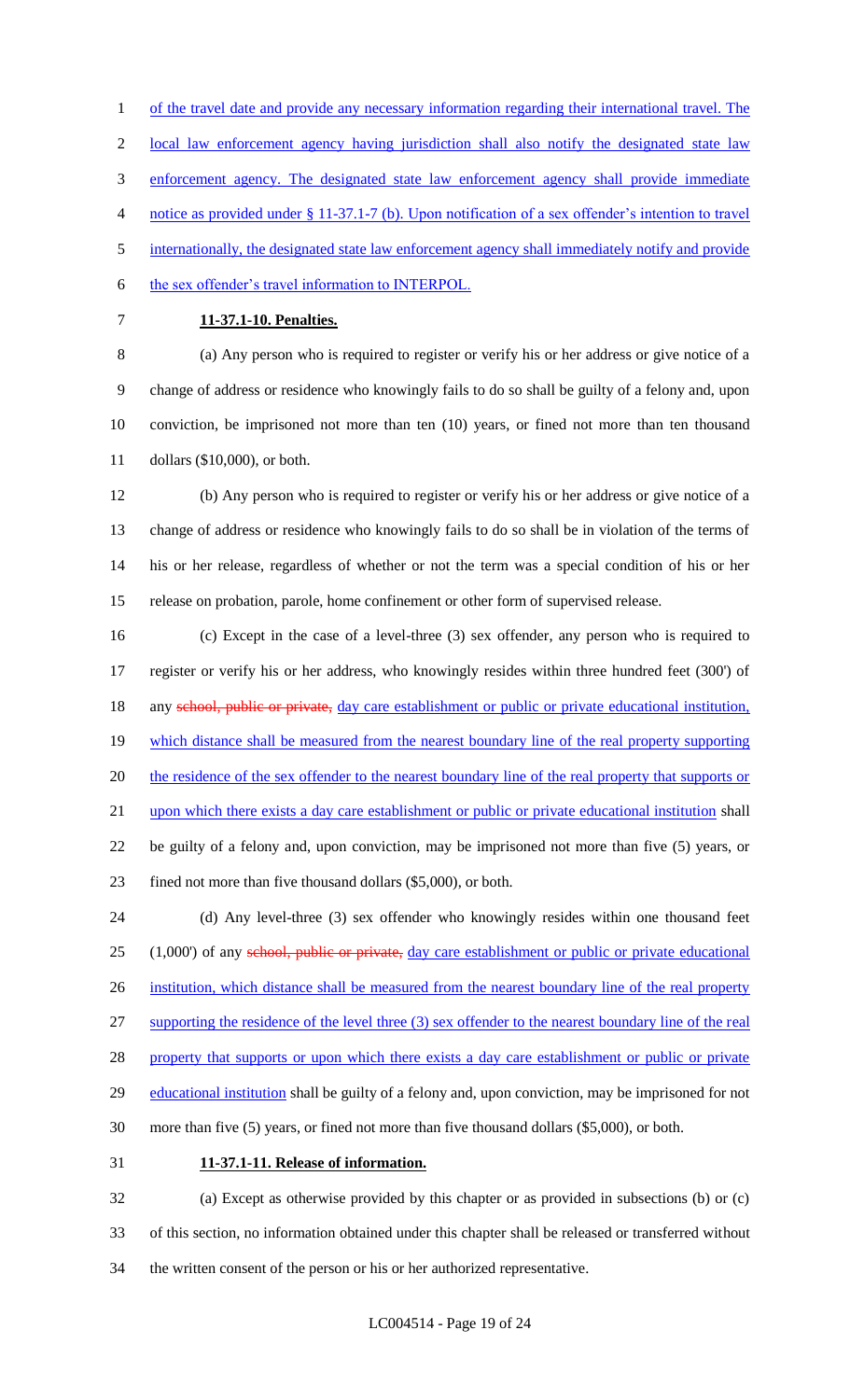(b) No consent for release or transfer of information obtained under this chapter shall be

required in the following instances:

 (1) Information may be disclosed to law enforcement agencies for law enforcement purposes;

 (2) Information may be disclosed to government agencies conducting confidential background checks;

 (3) The designated state law enforcement agency and any local law enforcement agency authorized by the state agency may release relevant information that is necessary to protect individuals concerning a specific person required to register under this chapter, except that the identity of a victim of an offense that requires registration under this section shall not be released;

 (4) Information may be released or disseminated in accordance with the provisions of § 11-37.1-12;

 (5) Information shall be disclosed by the local police department to the general public in a city or town for those registered offenders determined to be either a level 2 or level 3 offender as determined consistent with parole board guidelines; and

 (6) Information shall be disclosed by the local police department to the local school department for those registered offenders determined to be level 3 offenders by the parole board for the purposes of notifying parents of students whose school bus stop is within one thousand feet (1,000') of a level 3 sex offender's residence, which distance shall be measured from the nearest boundary line of the real property supporting the residence of the level 3 sex offender to 21 the school bus stop.

 (c) Any local law enforcement agency shall release relevant information collected pursuant to § 11-37.1-3(c) to any campus police agency appointed pursuant to § 16-52-2 or police for private institutions appointed pursuant to § 12-2.1-1 for any person having a duty to register who is enrolled in, employed by, or carrying on a vocation at an institution of higher education. That agency may release relevant information that is necessary to protect individuals concerning a specific person required to register under this chapter, except that the identity of a victim of an offense that requires registration under this section shall not be released.

### **11-37.1-12. Rules and regulations for community notification.**

 (a) The parole board shall promulgate guidelines and procedures for notification required pursuant to the provisions of this section.

 (b) The regulations shall provide for three (3) levels of notification depending upon the risk of re-offense level of the sex offender determined by the sex offender board of review as outlined in § 11-37.1-6(b):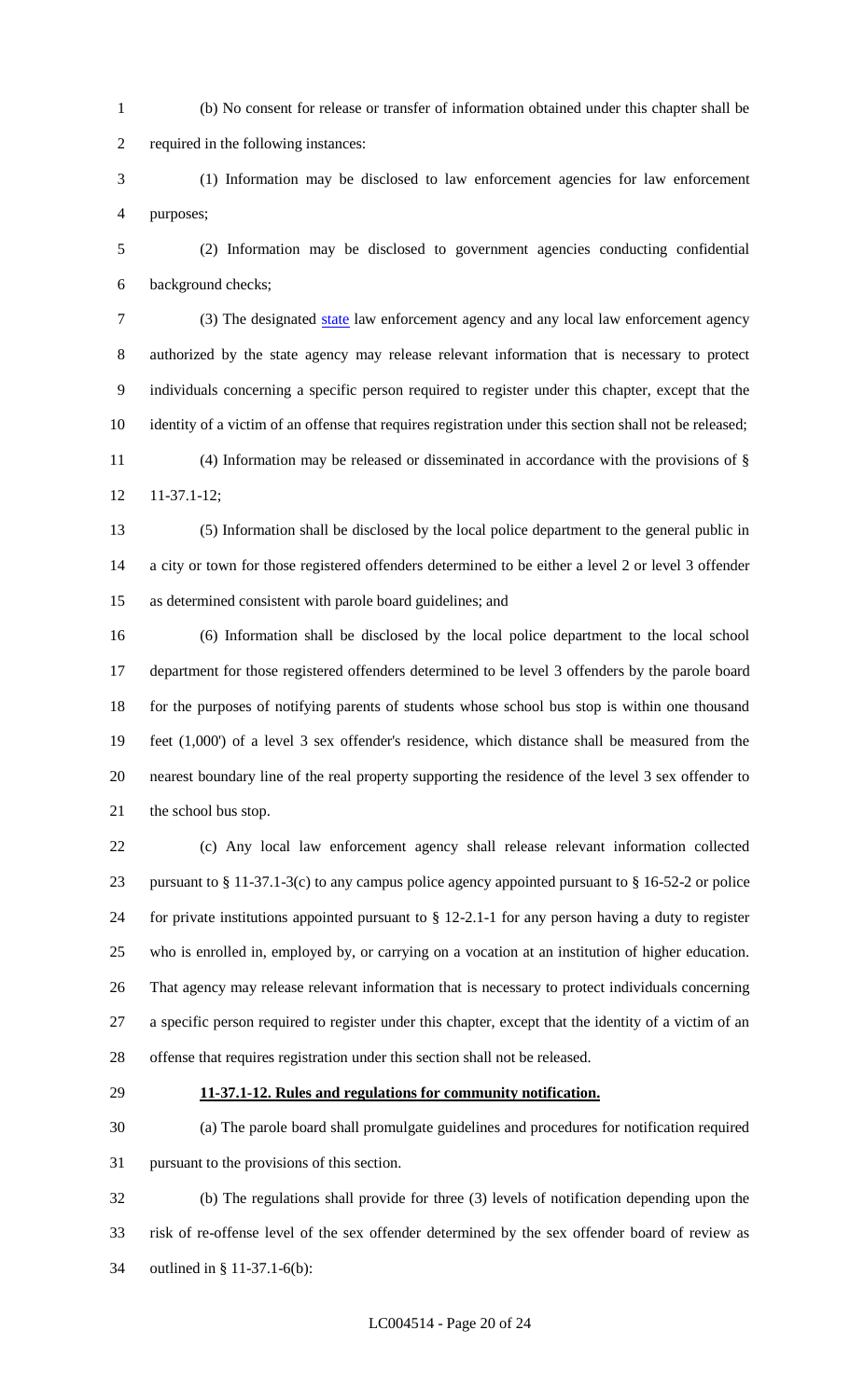(1) If risk of re-offense is low, law enforcement agencies and any individuals identified in accordance with the parole board guidelines shall be notified;

 (2) If risk of re-offense is moderate, organizations in the community likely to encounter the person registered shall be notified in accordance with the parole board's guidelines, in addition to the notice required by subdivision (1) of this subsection;

 (3) If risk of re-offense is high, the members of the public likely to encounter the person registered shall be notified through means in accordance with the parole board's guidelines designed to reach members of the public likely to encounter the person registered, in addition to the notice required by subdivisions (1) and (2) of this subsection.

10 (4) The sex offender community notification unit designated state law enforcement 11 agency is authorized and directed to utilize the Rhode Island state police web site and the Rhode Island Unified Court System website for the public release of identifying information of level two and level three sex offenders who have been convicted, provided that no identifying information of a juvenile shall be listed on the web site.

- (i) The website shall have the capability of conducting searches by name, county, city,
- 16 and/or town; and zip code and/or geographic radius.
- 17 (ii) The website shall include:

18 (A) Links to sex offender safety and education resources;

- (B) Instructions on how a person can seek correction of information that the individual
- contends is erroneous;
- (C) A warning that the information contained on the website should not be used to

22 unlawfully injure, harass, or commit a crime against any individual named in the registry or

residing or working at any reported addresses and that any such action could result in civil or

- 24 criminal penalties; and
- (D) All field search capabilities needed for full participation in the Dru Sjodin National
- 26 Sex Offender Public website and shall participate in that website as provided by the Attorney
- General of the United States.
- 28 (iii) The following information shall be made available to the public on the website:
- 29 (A) Notice that an offender is in violation of their registration requirements or cannot be
- located if the sex offender has absconded;
- (B) All sex offenses for which the sex offender has been convicted;
- 32 (C) The sex offense(s) for which the offender is currently registered;
- (D) The address of the sex offender's employer(s);
- (E) The name of the sex offender including all aliases;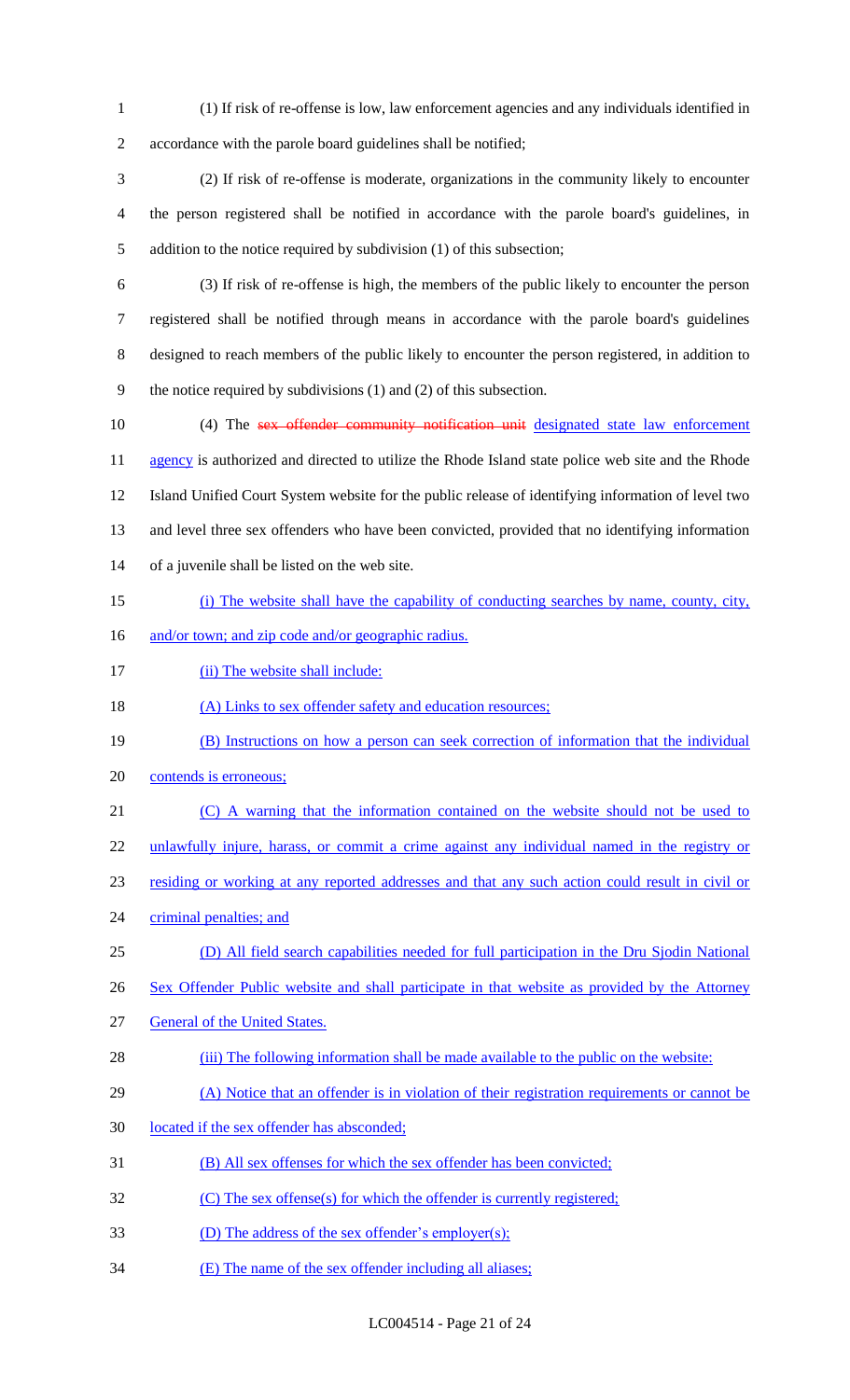- (F) A current photograph of the sex offender; (G) A physical description of the sex offender; (H) The residential address and, if relevant, a description of a location where the sex offender habitually lives or sleeps; (I) All addresses of schools attended by the sex offender; and (J) The sex offender's vehicle license plate number along with a description of the vehicle. (c) The following information shall not be available to the public on the sex offender registry website: 10 (1) Any arrest that did not result in conviction; 11 (2) The sex offender's social security number; (3) Any travel and immigration documents; 13 (4) The identity of the victim; 14 (5) Internet identifiers (as defined in 42 U.S.C. § 16911); and (6) Any information of a sex offender who was adjudicated delinquent of a sex offense. 16 (d) For sex offenders who are under a witness protection program, the designated state 17 law enforcement agency may honor the request of the United States Marshals Service or other agency responsible for witness protection by not including the original identity of the offender on 19 the publicly accessible sex offender registry website. 20  $\left(\frac{5}{(e)}\right)$  Notwithstanding any other provision of law, the sex offender review board shall have access to all relevant records and information in the possession of any state official or agency having a duty under § 11-37.1-5(a)(1) through (6) relating to juvenile and adult offenders under review by the sex offender review board, including, but not limited to, police reports, prosecutors statements of probable cause, pre-sentence investigations and reports, complete judgments and sentences, current classification referrals, juvenile and adult criminal history records, violation and disciplinary reports, all psychological evaluations and psychiatric evaluations, psychiatric hospital records, sex offender evaluations and treatment reports, substance abuse evaluations and treatment reports to the extent allowed by federal law. Records and information obtained by the sex offender review board under this subsection shall remain
- of review, the sentencing court, and/or law enforcement agencies in accordance with the provisions of this chapter.

confidential, provided that the parole board may disclose the records and information to the board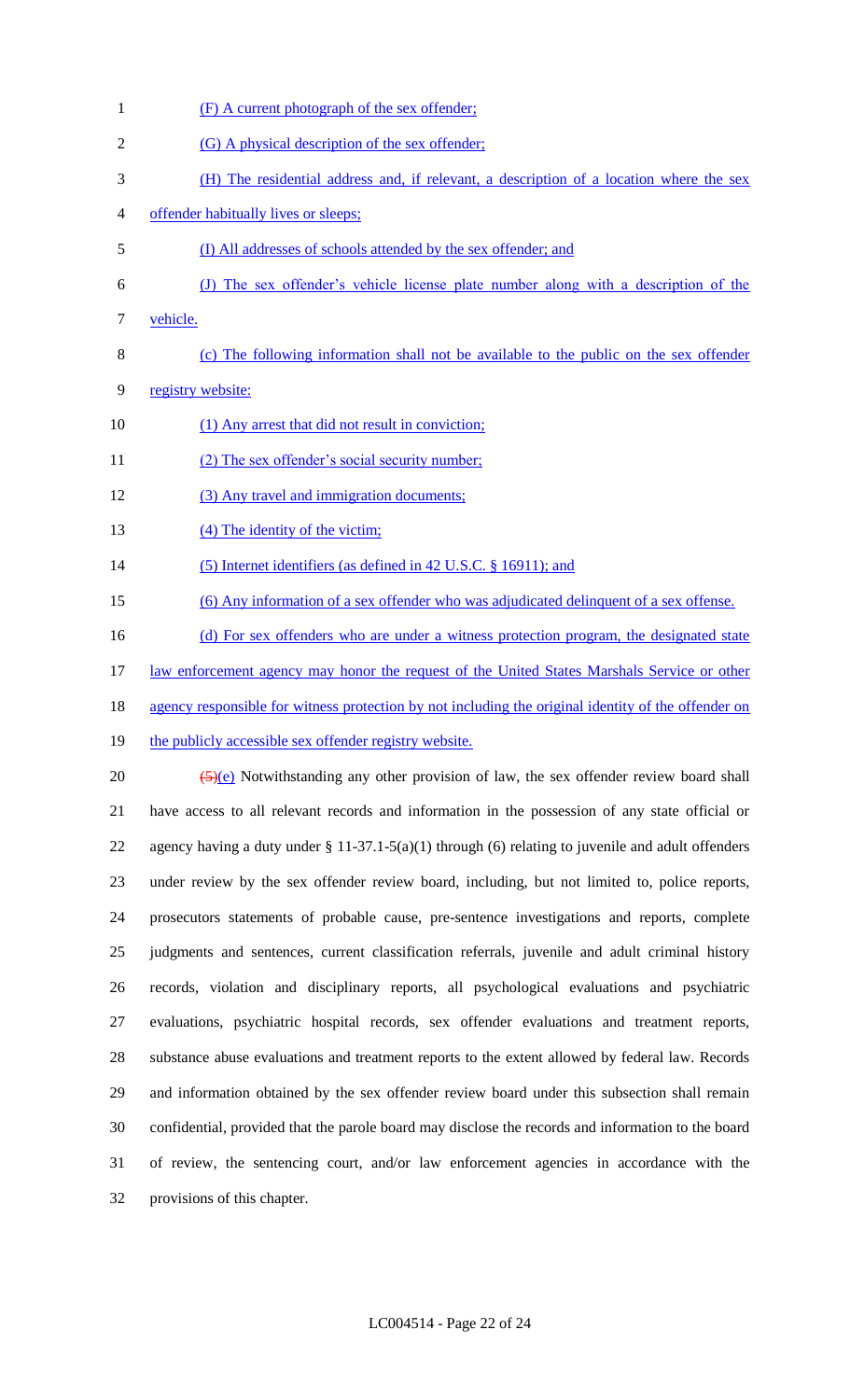- 1 SECTION 2. This act shall take effect on January 1, 2019 and shall apply to all persons
- 2 who are required to register as a sex offenders.

======== LC004514  $=$